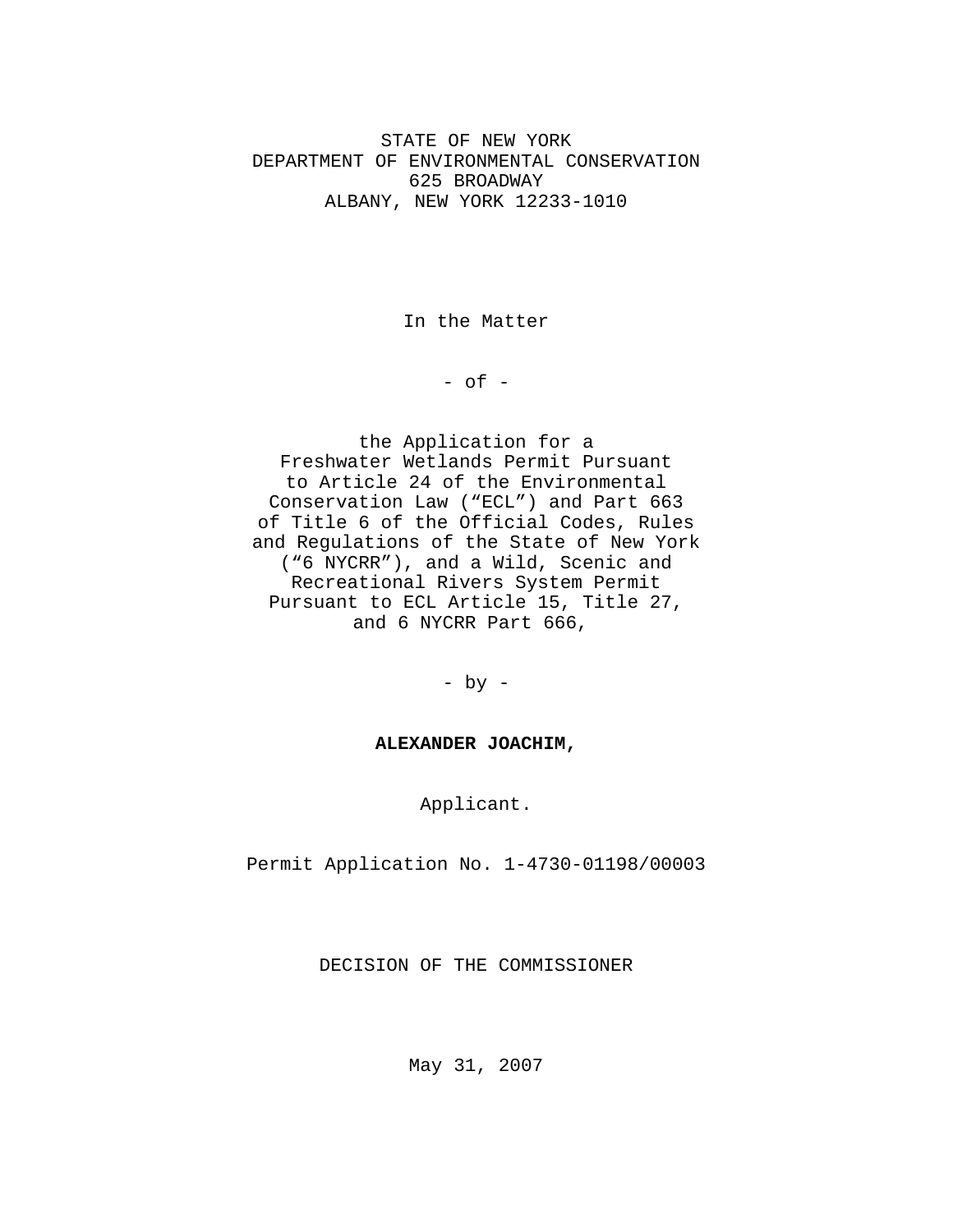# DECISION OF THE COMMISSIONER

Alexander Joachim ("applicant") filed an application with the New York State Department of Environmental Conservation ("Department") for a freshwater wetlands permit pursuant to Environmental Conservation Law ("ECL") article 24 and part 663 of title 6 of the Official Compilation of Codes, Rules and Regulations of the State of New York ("6 NYCRR"), and a wild, scenic and recreational rivers system ("WSSR") permit pursuant to ECL article 15, title 27, and 6 NYCRR part 666, in order to construct a two-story single-family residence with a septic system and associated appurtenances (the "project") on property located at 2427 River Road in Calverton, Town of Riverhead, Suffolk County (the "site").

Administrative Law Judge ("ALJ") Edward Buhrmaster, to whom this matter was assigned, has prepared the attached hearing report in which he recommends that the application be denied. I hereby adopt the hearing report as my decision in this matter except that I make no determination as to the location of the river bank at the site.

# Factual and Procedural Background

The site consists of a vacant, undeveloped and

-1-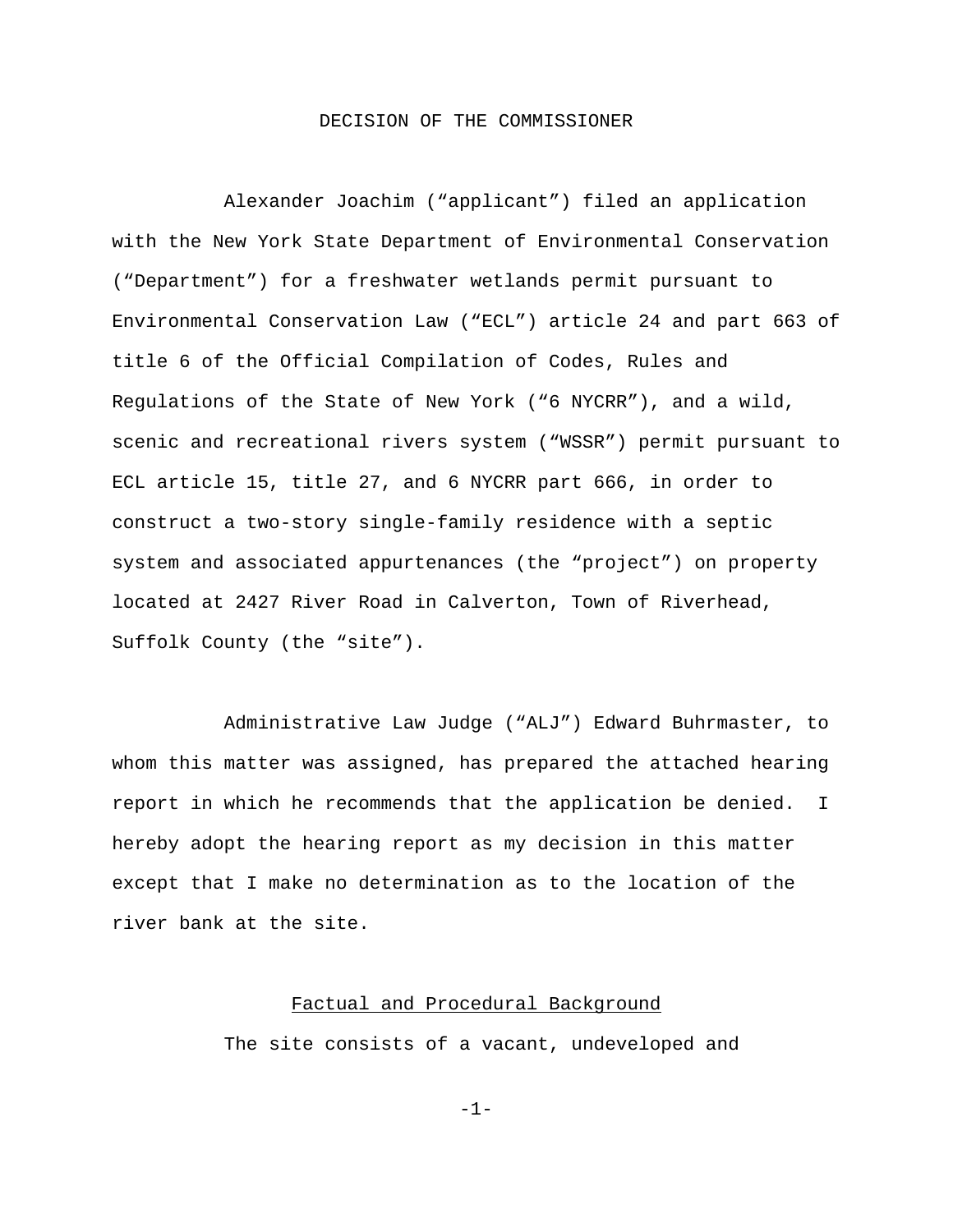vegetated parcel approximately one acre in size. Mr. Joachim and his wife purchased the property in July 2003 for \$17,500. The southern portion of the property includes a part of Class I freshwater wetland, R-5, and abuts the Peconic River, a waterbody protected by the Wild, Scenic and Recreational Rivers System Act ("WSRR Act") (see ECL  $15-2714[3][gg]$ ). Between 75 and 80 percent of the site is part of the Class I wetland.

Because the proposed project would be located entirely within the 100-foot regulated adjacent area of Class I wetland R-5, a freshwater wetlands permit is required (see 6 NYCRR 663.4). Furthermore, because the proposed project would be located within a corridor of the Peconic River designated as a "recreational" river area, a WSRR permit is required for its construction (see 6 NYCRR 666.8).

Department staff denied Mr. Joachim's application on the ground that the proposed project did not satisfy the standards for issuance of a freshwater wetlands permit or the standards for issuance of a WSRR permit. Mr. Joachim requested a hearing on Department staff's denial and the matter was assigned to ALJ Buhrmaster. After issues for adjudication were identified, the hearing was adjourned in order to allow applicant to submit a written request to the Department for a variance from

-2-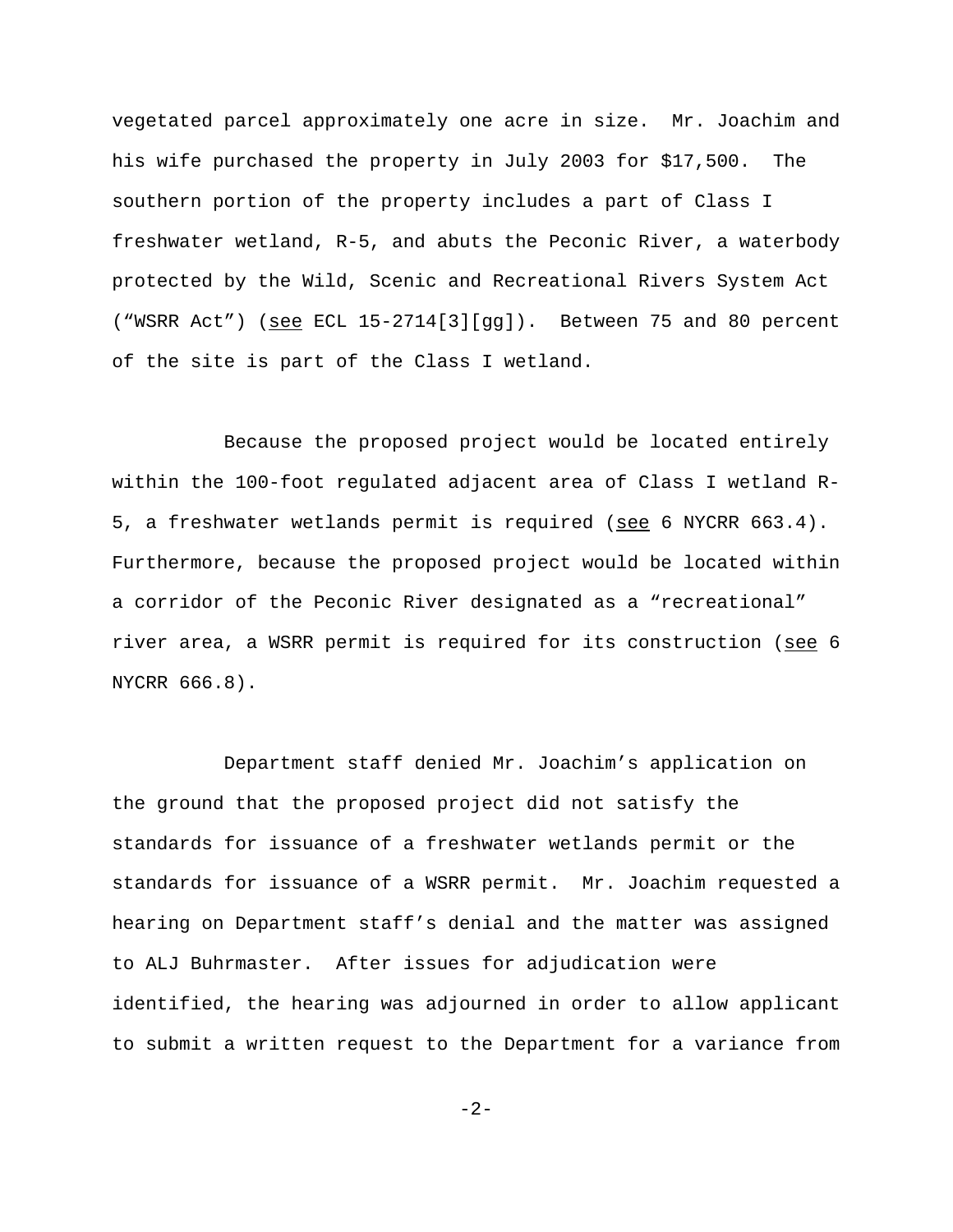the regulatory prohibition against siting private dwellings within 150 feet of the bank of a recreational river (see 6 NYCRR 666.9[a] and 666.13[C][1]). Applicant submitted a variance request on January 16, 2006, which was subsequently denied by Department staff by letter dated April 27, 2006. A hearing was then held in this matter on October 24, 2006.

# Discussion

An applicant for a Department permit bears the burden of proof to show that the proposed project meets the applicable regulatory criteria (see 6 NYCRR 624.9[b][1]). In this proceeding, the applicant must sustain its burden of proof by a preponderance of evidence where factual matters are involved (see 6 NYCRR 624.9[c]).

# The Freshwater Wetlands Permit

Erecting a residence upon a freshwater wetland or within its adjacent area is a "regulated activity" which requires a permit from the Department (see 6 NYCRR  $663.4[a][$ Item  $42]$ ). The applicable criteria involve a determination of compatibility and a weighing of need against the benefits that would be lost  $(see 6 NYCRR 663.5[d] and [e]).$ 

In this instance, all activities associated with

 $-3-$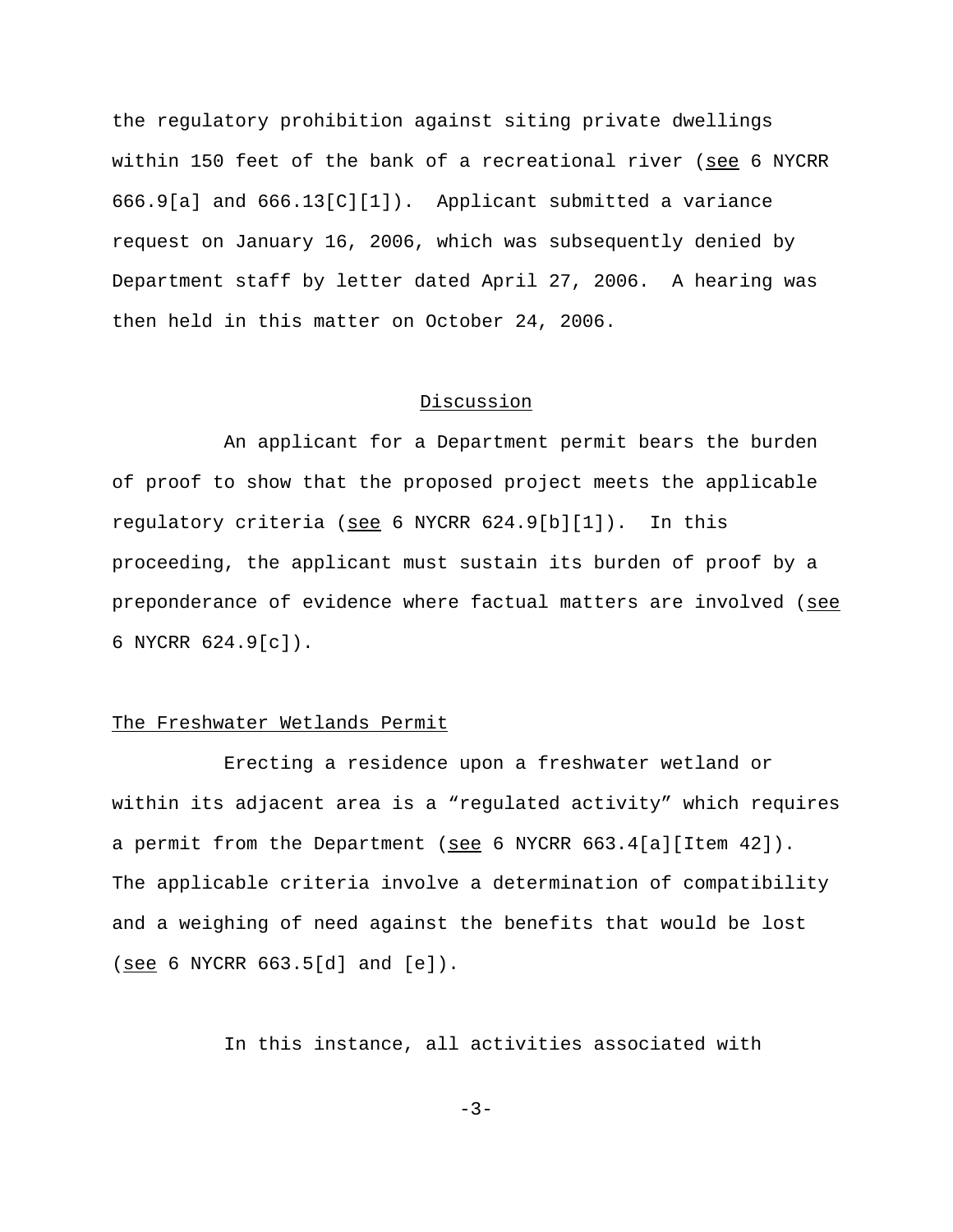applicant's project are proposed to occur within the 100-foot adjacent area to Class I freshwater wetland R-5. Constructing a residence or related structures or facilities in an adjacent area of a freshwater wetland is, by regulation, designated "usually incompatible" with a wetland and its functions or benefits (see 6 NYCRR 663.4[d], item 42).

Other activities related to applicant's project, including the filling of the wetland adjacent area to construct a septic system and the clear-cutting of vegetation other than trees, are also designated as "usually incompatible" with a wetland and its functions and benefits (see 6 NYCRR  $663.4[d]$ , items 20 and 23). The introduction or storage of any sewage effluent, such as through applicant's proposed septic system, is in all cases "incompatible" with a wetland and its functions and benefits (see 6 NYCRR  $663.4[d]$ , item  $38$ ).<sup>1</sup>

The tests set forth in section 663.5(e) to determine the compatibility of all activities identified as "usually incompatible" in section 663.4(d) require the Department to

<sup>&</sup>lt;sup>1</sup> The regulatory activities chart provides that "[i]ntroduction of sewage effluent . . . into wetlands or adjacent areas may contaminate ground and surface water with undesirable chemicals, nutrients and organisms. . . . Excessive nutrients alter vegetative cover, fish and wildlife distribution, and water potability. Resulting organisms may also create a health hazard" (6 NYCRR 663.4[d] [Pollution and Pesticides]).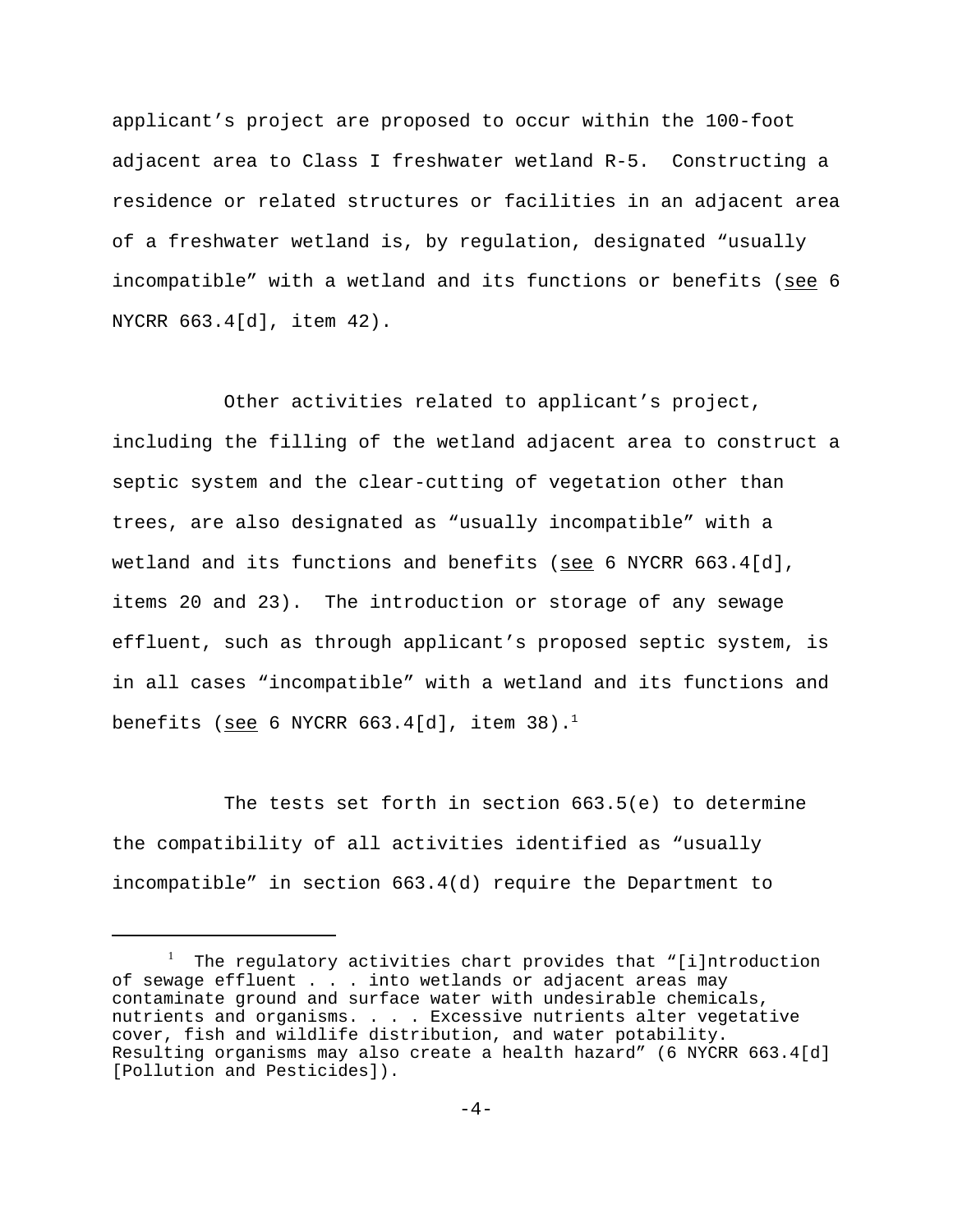consider whether the activity:

"(i) would be compatible with preservation, protection and conservation of the wetland and its benefits, and (ii) would result in no more than insubstantial degradation to, or loss of, any part of the wetland, and (iii) would be compatible with public health and welfare"

(6 NYCRR 663.5[e][1]). If all three of these compatibility tests are met, then "no other weighing standards need be met, regardless of the wetland class" and a permit, with or without conditions, could be issued by the Department for such activity  $(see id.)$ .

If the proposed activity is listed as "incompatible" or cannot meet the three tests for compatibility noted above, then a permit for an activity in a Class I freshwater wetland may be issued only if the proposed activity meets each of the following weighing standards:

> (i) "the proposed activity must be compatible with the public health and welfare, be the only practical alternative that could accomplish the applicant's objectives and have no practicable alternative on a site that is not a freshwater wetland or adjacent area;" (ii) "the proposed activity must minimize degradation to, or loss of, any part of the wetland or is [*sic*] adjacent area and must minimize any adverse impacts on the functions and benefits that the wetland provides;" and (iii) "the proposed activity satisfies a compelling economic or social need that clearly and substantially outweighs the loss of or detriment to the benefit(s) of the Class I

> > $-5-$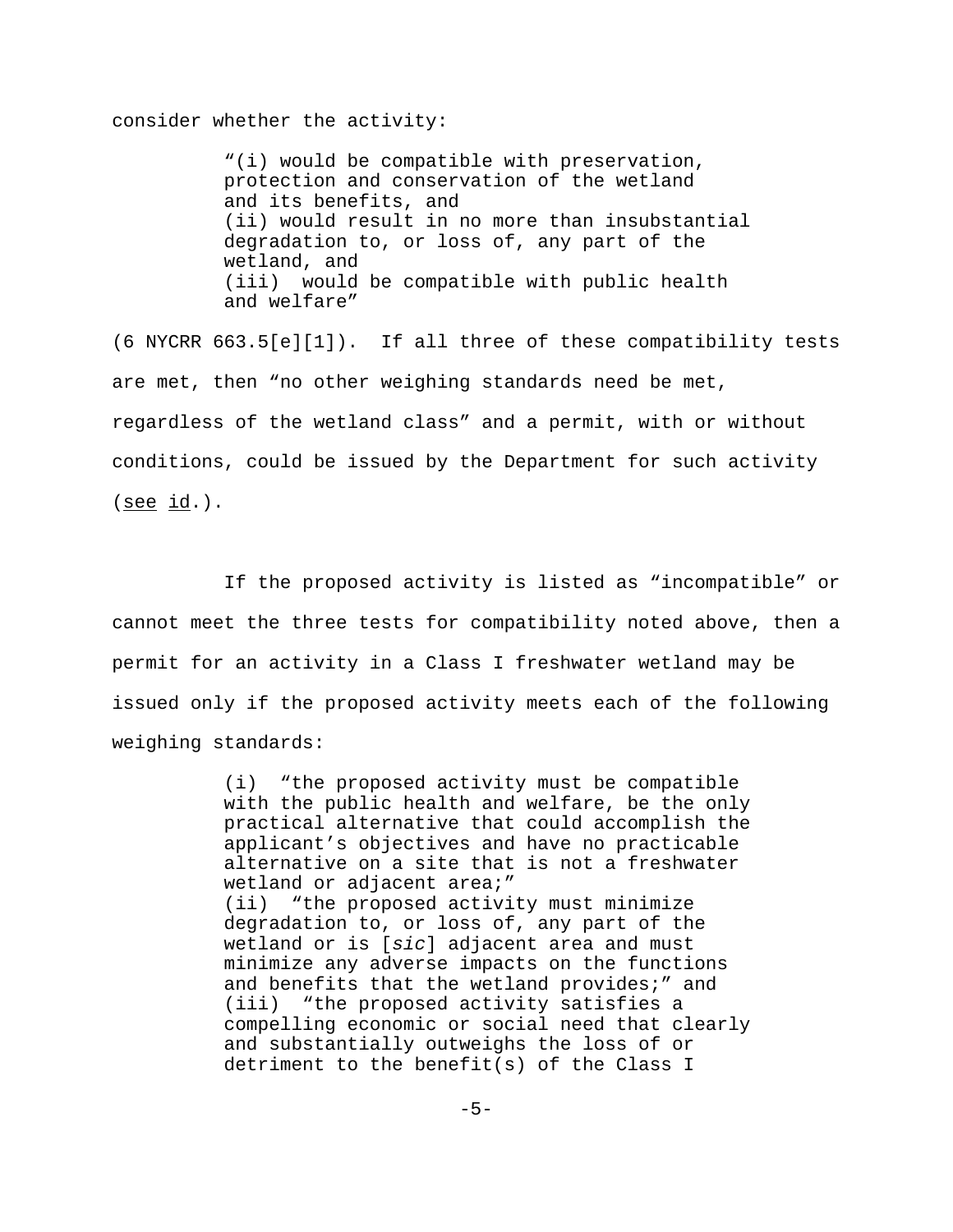wetland"

(6 NYCRR  $663.5[e][2]$ ; see 6 NYCRR  $663.5[f][1]$ , [2], [3], and [4]).

The Department's regulations emphasize that "Class I wetlands provide the most critical of the State's wetland benefits, reduction of which is acceptable only in the most unusual circumstances" (6 NYCRR 663.5[e][2]). In this matter, applicant failed to demonstrate compliance with the applicable regulatory criteria. As stated in ALJ Buhrmaster's hearing report, applicant did not demonstrate how the "incompatible" activity of installing a septic system within the adjacent area to this Class I wetland boundary, and the "usually incompatible" activities associated with construction of a residence, including vegetative clearing and placement of fill in the adjacent area, would comply with applicable regulatory criteria (see 6 NYCRR 663.5[e][1] and [2]).

Further, the ALJ indicated that applicant did not demonstrate an "actual necessity" for undertaking the proposed activity (see 6 NYCRR 663.5[f][4][ii]). Therefore, ALJ Buhrmaster concluded that the freshwater wetlands permit application should be denied.

-6-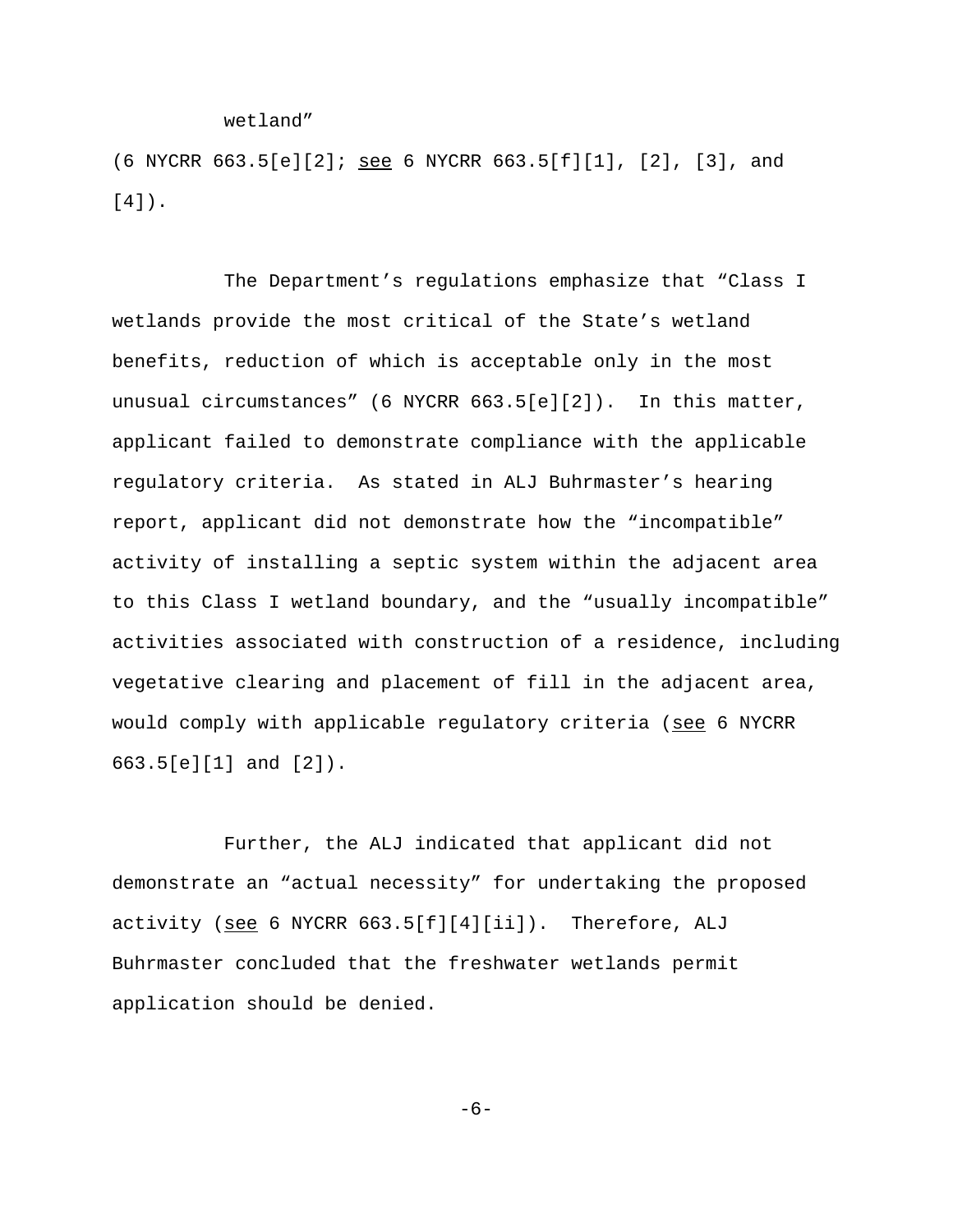### The WSRR Permit

As previously noted, in addition to a freshwater wetlands permit, a WSSR permit was also required because the activities proposed by applicant at the site are located within a regulated corridor of the Peconic River. The Peconic has been classified by the Department as a "recreational river" where it passes along the southern boundary of applicant's property (see ECL  $15-2714[3][qq]$ ).<sup>2</sup>

Before the Department can issue a WSSR permit to a private applicant, it must first be determined that:

> "(1) the proposed land use or development is consistent with the purposes and polices of the [Wild, Scenic and Recreational Rivers System] act and with the provisions of [Part 666]; (2) the resources specified in section 666.2(e) of this Part will be protected and the proposed activity will not have an undue adverse environmental impact; and (3) no reasonable alternative exists for modifying or locating the proposed activity outside of the designated river area"

(6 NYCRR 666.8[f][1], [2], and [3]).

ALJ Buhrmaster has concluded that the foregoing

 $^{\rm 2}$   $\,$  "Recreational rivers are generally readily accessible, and may have a significant amount of development in their river areas and may have been impounded or diverted in the past. Management of recreational river areas will de directed to preserving and restoring their natural, cultural, scenic and recreational qualities, except in areas delineated by the department as communities, which will be managed to avoid adverse environmental impacts and loss of existing river corridor values." 6 NYCRR 666.4(c).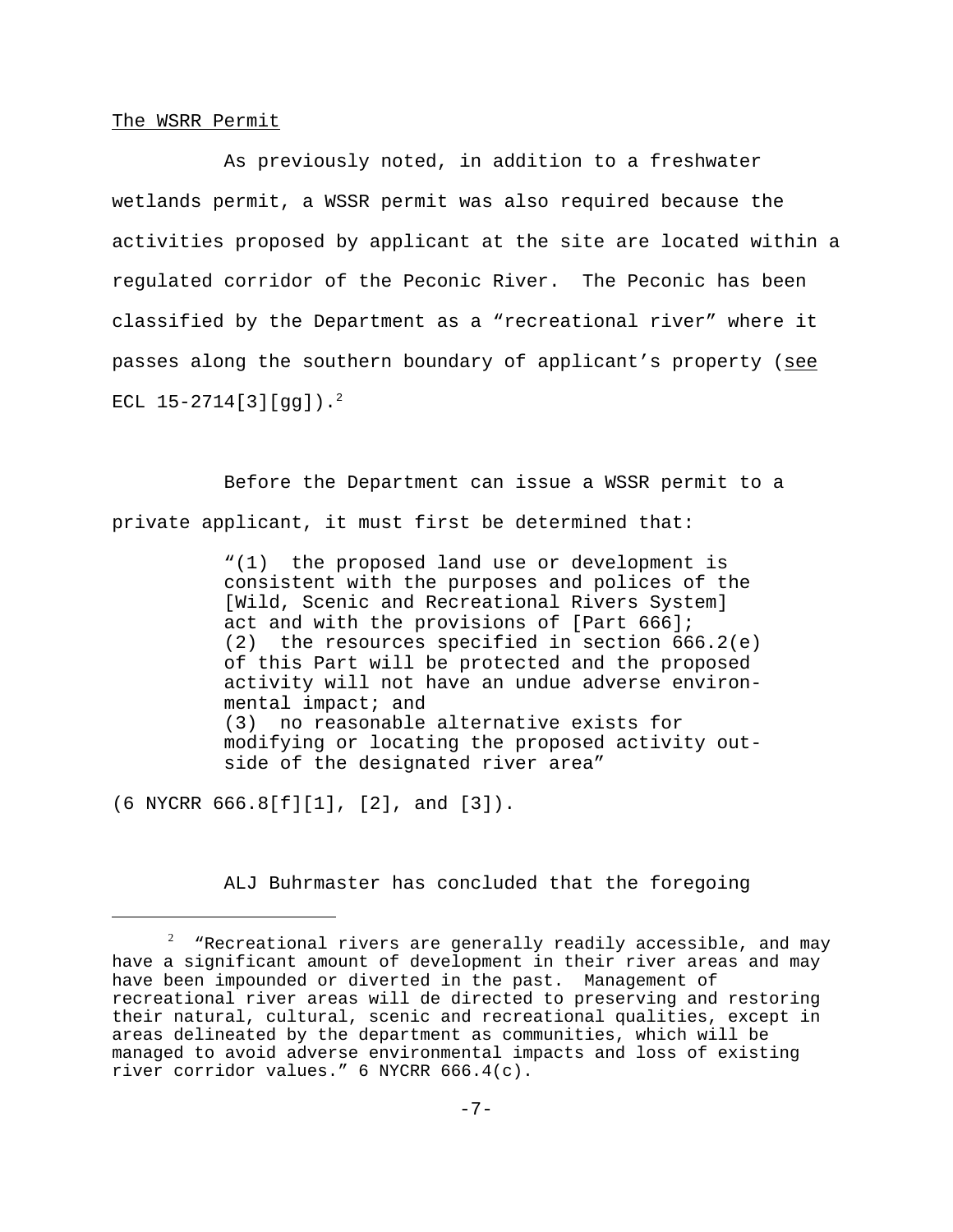determinations could not be made because the activities associated with the construction of applicant's proposed residence are not consistent with the purposes and policies of the WSRR Act and its implementing regulations. In particular, and as noted by the ALJ, the construction of a residence, the installation of a septic system within 150 feet of the river bank, and the associated vegetative clearing and placement of fill, would have an undue adverse environmental impact on the river corridor. Moreover, private residences located within 150 feet of a recreational river bank are designated as a "prohibited use" by the Department (see 6 NYCRR  $666.13$ [C][1]).<sup>3</sup>

## Variance from the WSSR Regulations

Section 666.9 delineates the circumstances by which a variance from the WSRR regulations can be authorized by the Department. The variance provisions distinguish between development or improvement specifically prohibited by the WSRR Act (see ECL article 15, title 27) and those activities prohibited by the implementing regulations of Part 666. No variance may authorize any development or improvement prohibited

 $^3$  The use guidelines also note that: "(i) All new residential structures constructed within 500 feet of the bank must be screened by vegetation or topographic features as viewed from the river; must not exceed 34 feet in height; and must not be constructed on a slope greater than 15 percent; ... (iii) Each private dwelling . . . in a recreational river area must be on a lot of at least 2 acres and have, when applicable, a shoreline frontage of at least 200 feet" (6 NYCRR 666.13[C][NOTE][i] and [iii]).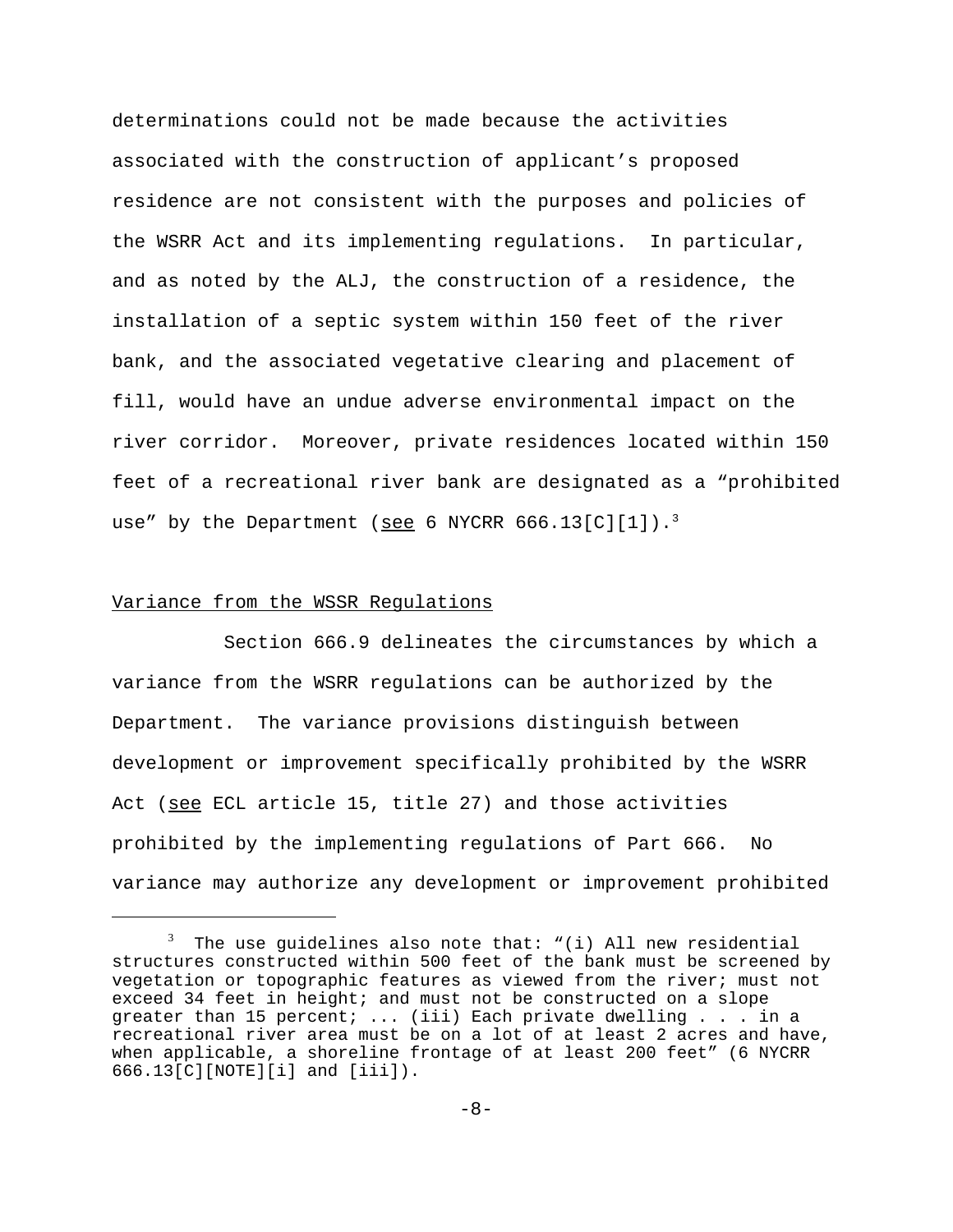by the WSRR Act (see 6 NYCRR 666.9[a]). Where development or improvement is limited or prohibited solely by the regulations in Part 666, the Department can issue a variance. The land use and development guidelines set forth in section 666.13 are applicable solely to activities covered by Part 666 and not to those prohibited by and referenced in the WSRR Act. $4$ 

Because applicant's proposal to construct a residence within 150 feet of a recreational river bank is prohibited by the Department's regulatory use guidelines (see 6 NYCRR 666.13[C][1]) but not by the WSRR Act itself (see ECL 15-2709[2][c]), a variance application can be considered.

In considering applicant's variance request from the use quideline at 6 NYCRR  $666.13(C)(1)$  prohibiting residential structures within 150 feet of a recreational river, the parties to this proceeding agreed that the standards for an area or dimensional variance set forth at 6 NYCRR 666.9(a)(2) were applicable. Those standards require a determination whether

 $^4$  An examination of the WSRR Act reveals only a limited number of specified prohibitions. As relevant here, in "recreational river areas," the statute provides that "the lands may be developed for the full range of agricultural uses, forest management pursuant to forest management standards duly promulgated by regulations, stream improvement structures for fishery management purposes, and may include small communities as well as dispersed or cluster residential developments and public recreational areas" (ECL 15-2709[2][c]). In contrast, the Department's regulations implementing the WSSR Act set forth a number of prohibited activities.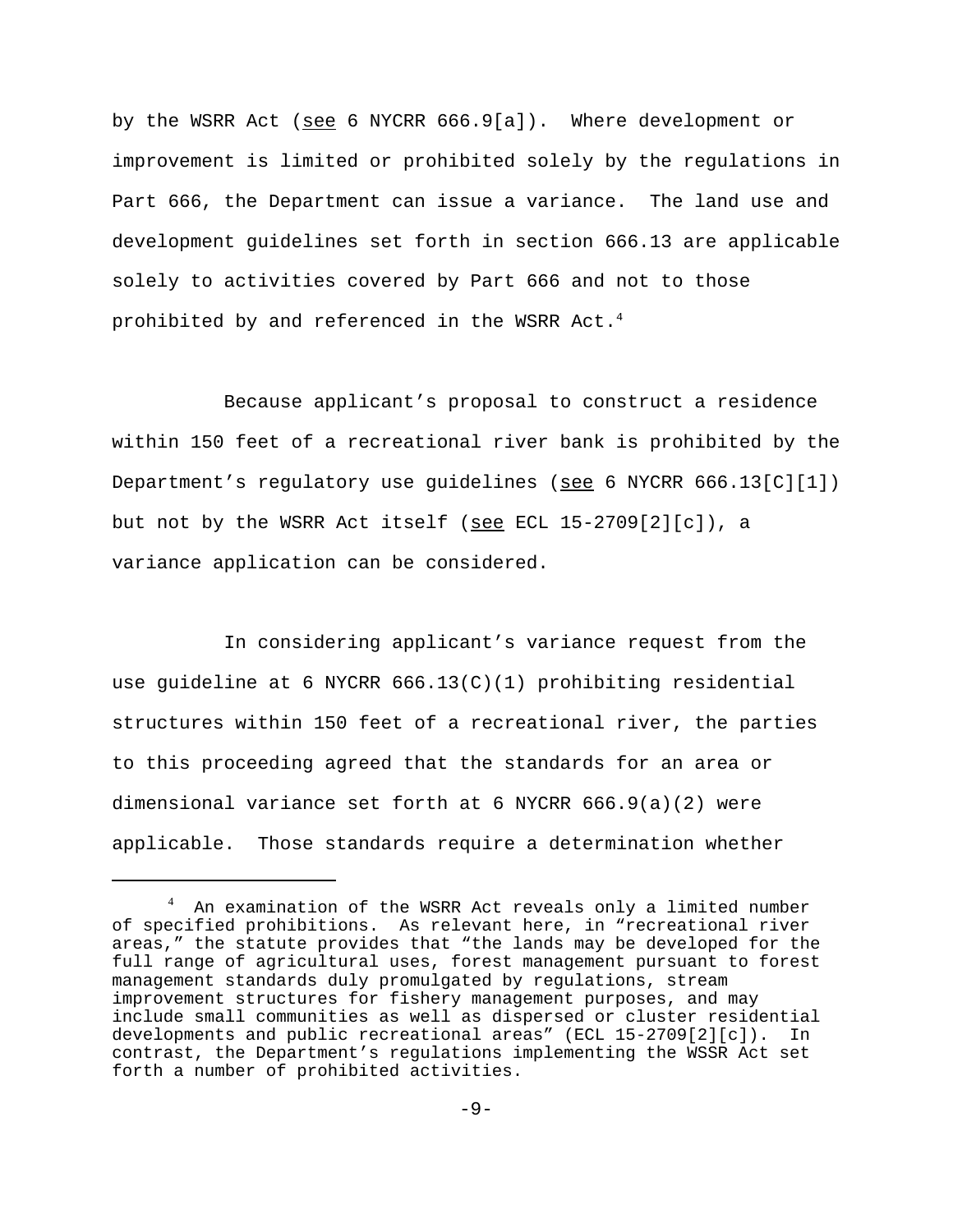adherence to the applicable use guideline "would cause practical difficulty for the applicant. In making its determination, the department will consider the benefit to the applicant if the variance is granted, as weighed against the adverse impacts upon river resources" (6 NYCRR 666.9[a][2]). In addition, the Department considers:

> "(i) whether and to what extent a change will be produced in the character of the river corridor or a detriment to nearby properties will be created by the granting of the area variance; (ii) whether the benefit sought by the applicant can be achieved by some method, feasible for the applicant to pursue, other than an area variance; (iii) whether the requested area variance is substantial; (iv) whether the proposed variance will have an adverse effect or impact on the physical or environmental conditions in the river corridor; and (v) whether the alleged practical difficulty was self-created, which consideration will be relevant to the decision of the department, but will not necessarily preclude the granting of the area variance"

(6 NYCRR 666.9[a][2][i]-[v]).<sup>5</sup>

The regulations provide that private dwellings shall not be located within 150 feet of the bank of a recreational

 $^5$  In addition to the foregoing considerations, "an applicant for an area variance has the option of seeking to prove, by competent financial evidence, that the strict application of the subject provision(s) of this Part will result in significant economic injury. Such evidence will be limited to the effect of such provision(s) upon the value of the property in question; whether the value would be enhanced were a variance granted will not be relevant" (6 NYCRR 666.9[a][2]).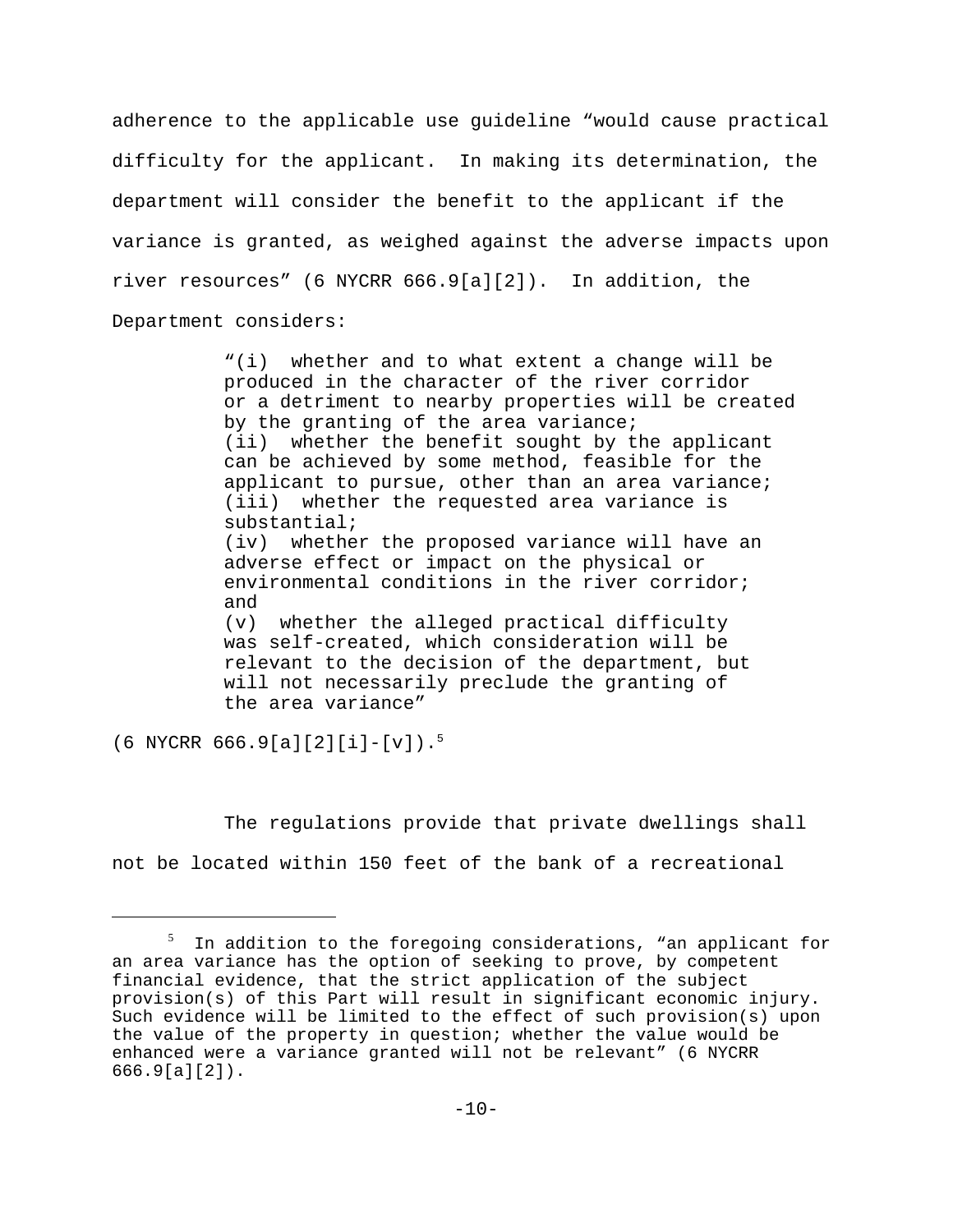river (see 6 NYCRR  $666.13[C][1])$ . In this case, Department staff and applicant dispute where the river bank of the Peconic River is actually located for purposes of measuring the 150-foot distance from the proposed dwelling to the river bank. Staff maintains that the proposed dwelling would be located 54 feet from the river bank, while applicant argues that the dwelling would be 140 feet from the river bank. $^6$ 

However, a resolution of that dispute is not necessary for a determination on the WSRR permit in this matter and, accordingly, I make no determination with respect to the location of the river bank or the positions taken by Department staff or the applicant on that matter.

Whether applicant's residence would be located 54 feet or 140 feet from the river bank, ALJ Buhrmaster correctly determined that the proposed project violates the 150-foot prohibited use guideline. The ALJ details how the project would adversely impact the river corridor's natural and scenic qualities, and would be inconsistent with the overall objective

 $^6$  Section 666.3(aaa) defines "river bank" as "that land area immediately adjacent to and which slopes toward the bed of a watercourse, the integrity of which is necessary to maintain the watercourse. For purposes of this Part, a bank will not be considered to extend more than 50 feet horizontally from the mean high water line, except that it may be extended upgrade to the crest of a contiguous bluff, cliff, hillside or similar feature, where necessary to protect a watercourse."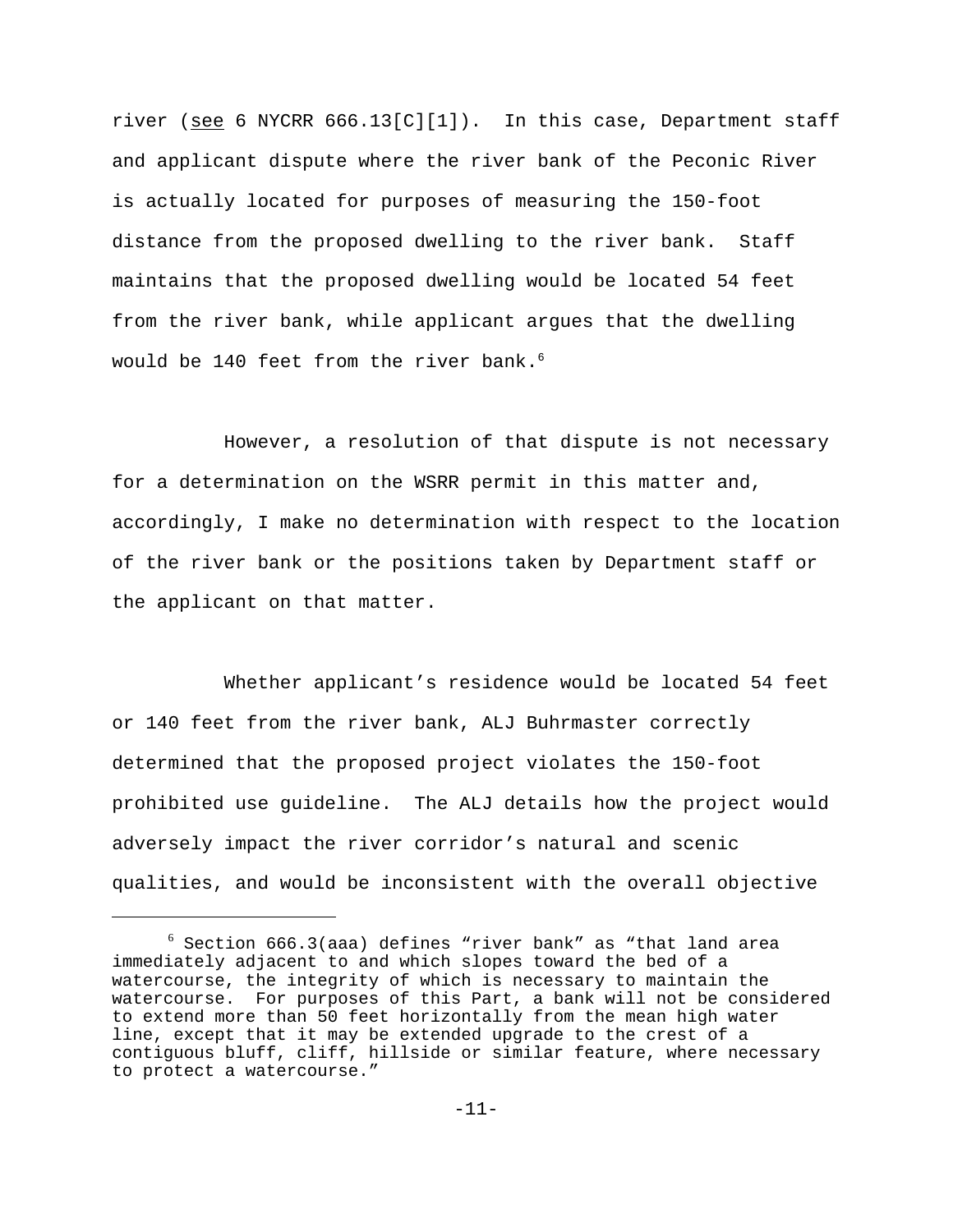of preserving the natural and scenic qualities of a recreational river.

The ALJ also discusses the risk that the proposed septic system presents for contaminants to enter river waters. In light of the foregoing environmental concerns and impacts, a variance from the 150-foot set back requirement in section 666.13 is not warranted in this case. $7$ 

In addition, it is undisputed that the property in question is approximately one acre in size (see, e.g., Adjudicatory Hearing Exhibit 22), which is half of the two-acre minimum size required in a recreational river corridor (see 6 NYCRR 666.13 (C), Note [iii]; see also Draft Environmental Impact Statement on Promulgation of Statewide Rules and Regulations for the New York State Wild, Scenic and Recreational Rivers System, May 28, 1985, at 13 [regulatory restrictions for recreational river areas include that each individual principal building requires a two-acre lot]).

 $7$  Furthermore, the ALJ noted that applicant purchased the subject property at least ten years after the Peconic River's designation under the WSSR Act and had at least constructive notice, if not actual notice, of the requirement that a residence be set back 150 feet from the river bank.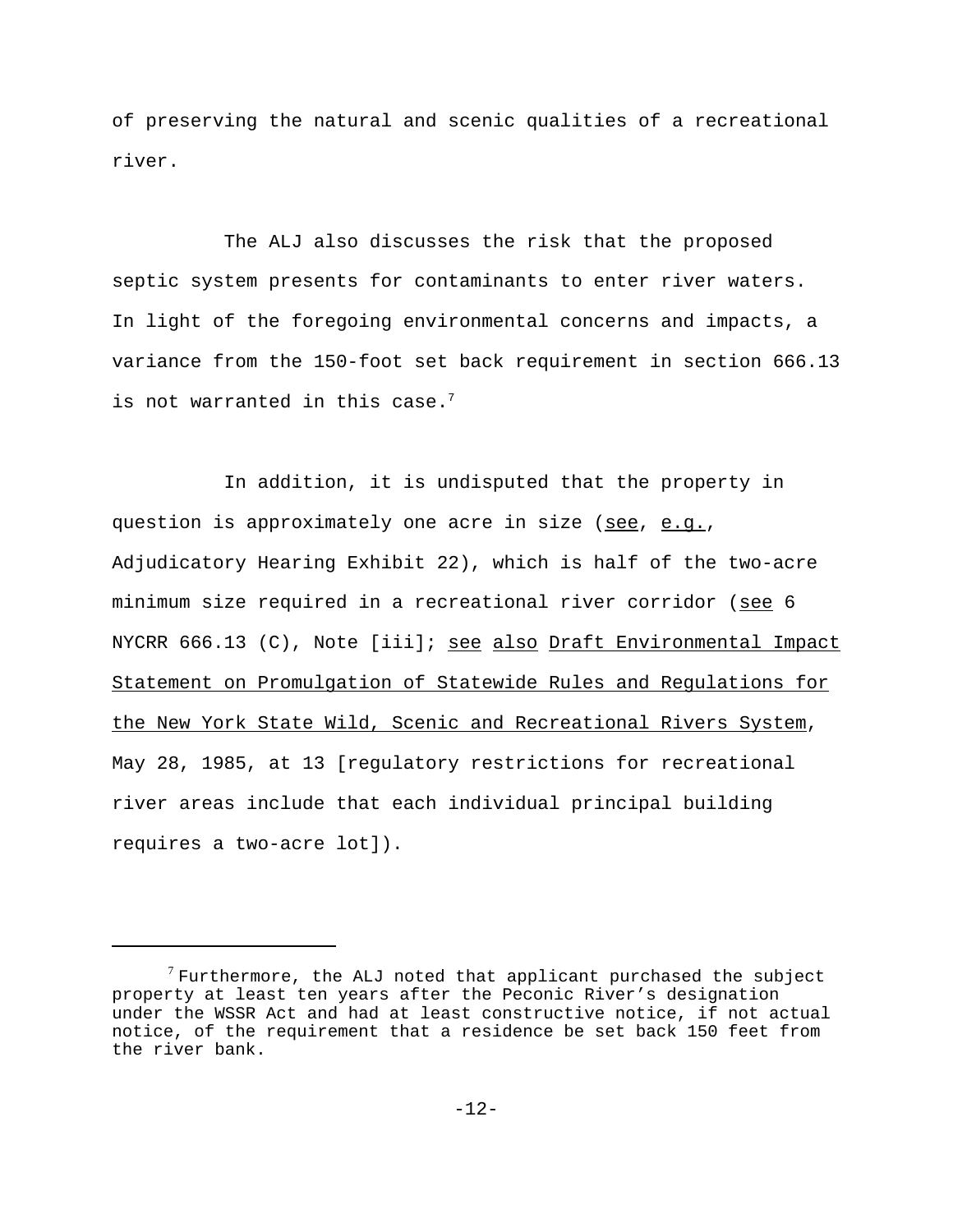Consistency with all provisions of Part 666 must be established before a WSRR permit may be issued, unless a variance is obtained. Applicant's failure to request a variance from the two-acre requirement provides an independent basis for permit denial.

# **Conclusion**

Based on this record, the application for a freshwater wetlands permit and wild, scenic and recreational rivers system permit, and the requested variance from the wild, scenic and recreational rivers system use guidelines, are denied.

> For the New York State Department of Environmental Conservation

> > /s/

By: \_\_\_\_\_\_\_\_\_\_\_\_\_\_\_\_\_\_\_\_\_\_\_\_\_\_\_\_\_\_\_\_\_

Alexander B. Grannis, Commissioner

Dated: May 31, 2007 Albany, New York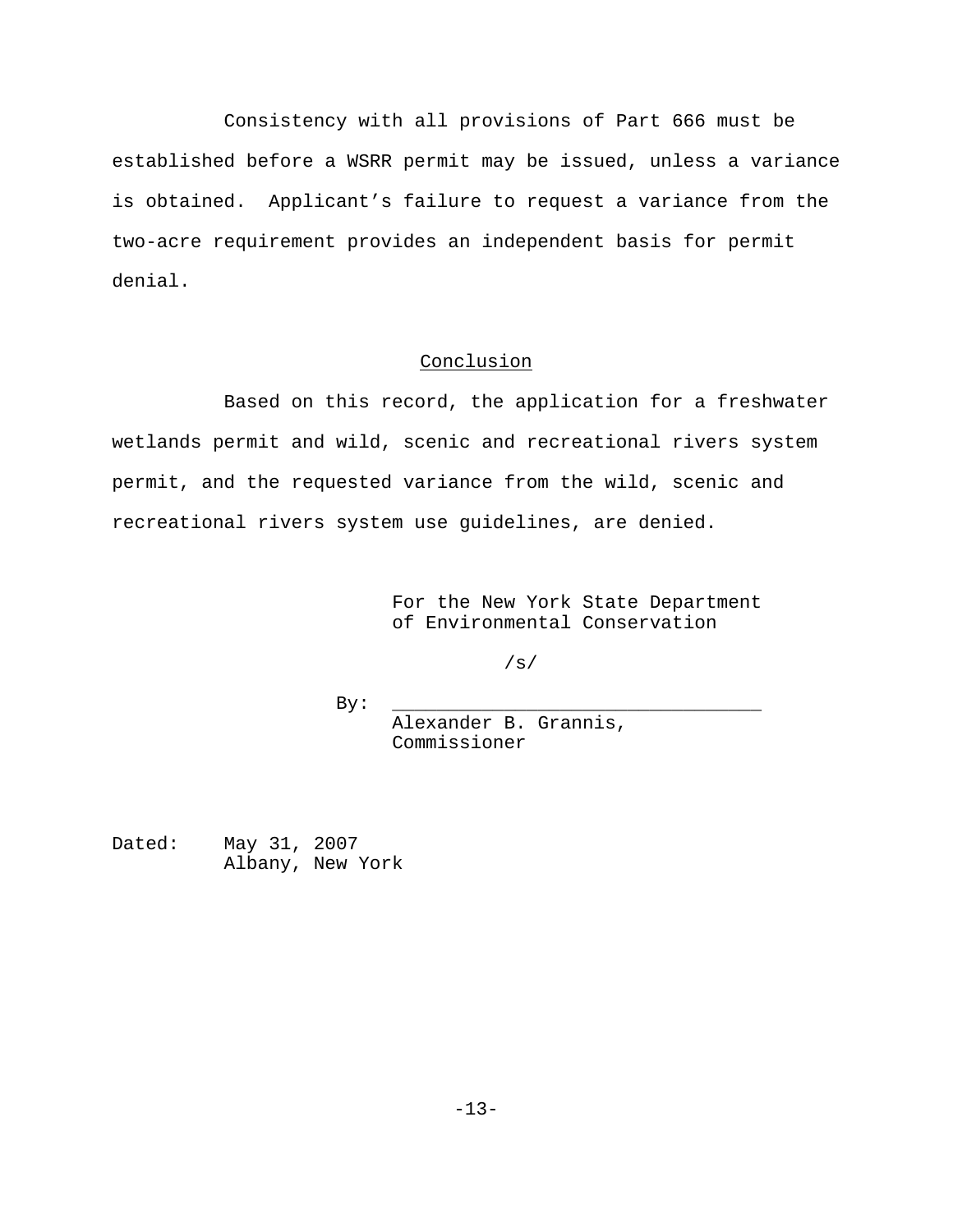TO: Charles W. Bowman (By certified mail) Land Use Ecological Services, Inc. 209 West Main Street, 2nd Floor P.O. Box 1060 Riverhead, New York 11901

> Alexander Joachim (By certified mail) 32 Pameeches Path East Moriches, New York 11940

Vernon Rail, Esq. (By regular mail) New York State Department of Environmental Conservation Region 1 Office Stony Brook University 50 Circle Road Stony Brook, New York 11790-3409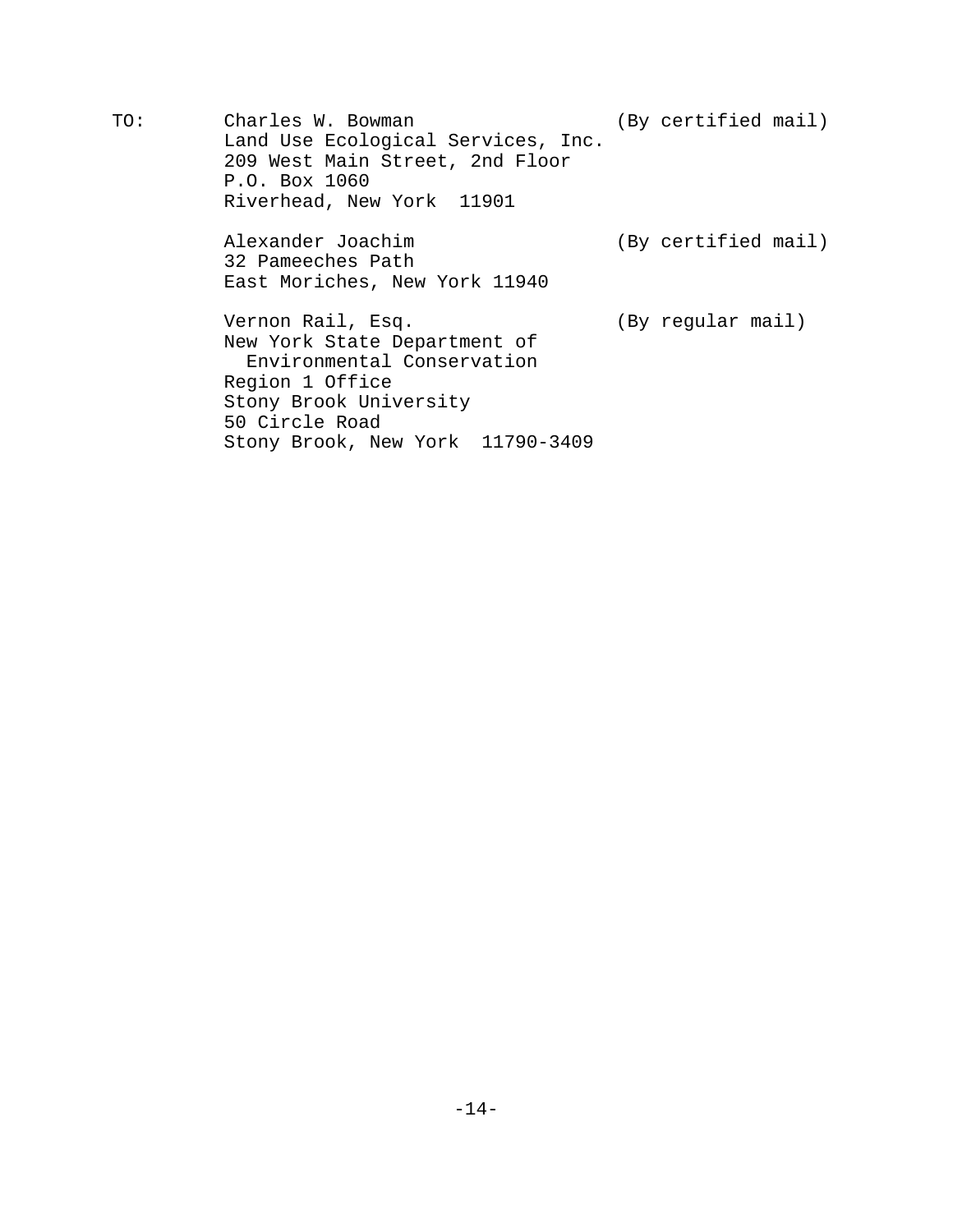STATE OF NEW YORK DEPARTMENT OF ENVIRONMENTAL CONSERVATION 625 BROADWAY ALBANY, NEW YORK 12233-1550

In the Matter

 $-$  of  $-$ 

 the Application for a Freshwater Wetlands Permit pursuant to Article 24 of the Environmental Conservation Law ("ECL") and Part 663 of Title 6 of the Official Compilation of Codes, Rules and Regulations of the State of New York ("6 NYCRR"), and a Wild, Scenic and Recreational Rivers System Permit pursuant to ECL Article 15, Title 27, and 6 NYCRR Part 666

 $-$  by  $-$ 

**ALEXANDER JOACHIM,** Applicant

Permit Application No. 1-4730-01198/00003

#### **HEARING REPORT**

- by -

/s/

 $\overline{a}$ 

Edward Buhrmaster Administrative Law Judge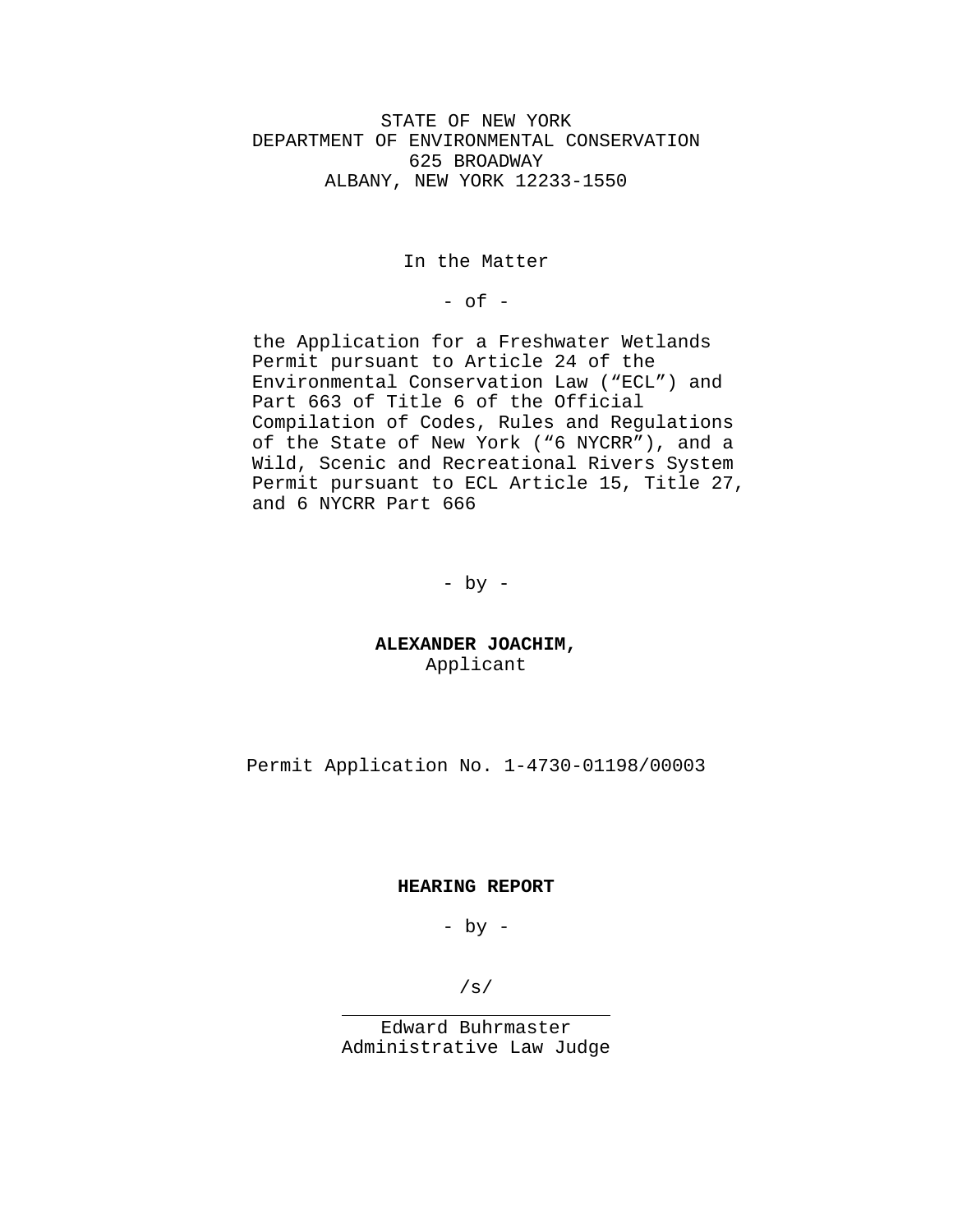#### **PROCEEDINGS**

### Background and Brief Project Description

Alexander Joachim ("the Applicant") proposes to construct a two-story single-family dwelling, with a 40-foot by 22-foot footprint, pervious driveway, septic system and retaining wall, at 2427 River Road in Calverton, Town of Riverhead, Suffolk County.

To move ahead with the project, Mr. Joachim requests a freshwater wetlands permit pursuant to Environmental Conservation Law ("ECL") Article 24 and Part 663 of Title 6 of the Official Compilation of Codes, Rules and Regulations of the State of New York ("6 NYCRR"), as well as a wild, scenic and recreational rivers system permit pursuant to ECL Article 15, Title 27, and 6 NYCRR Part 666.

Department Staff determined that the project is a Type II action not subject to review under the State Environmental Quality Review Act (ECL Article 8 and 6 NYCRR Part 617). Staff considered the project to involve the construction of a singlefamily residence on an approved lot, including provision of necessary utility connections, installation of a septic system, and construction of minor accessory/appurtenant residential structures. As such, the project was deemed to be a Type II action pursuant to 6 NYCRR  $617.5(c)(9)$  and  $(10)$ .

Department Staff issued a letter (Exhibit No. 6-1M) denying the application on October 22, 2004, determining that the project did not meet standards for issuance of either a freshwater wetlands permit or a wild, scenic and recreational rivers system permit. By letter of November 5, 2004 (Exhibit No. 6-1N), Mr. Joachim, through his representative, requested a hearing on the denial. That request was referred to the Department's Office of Hearings and Mediation Services, and received by the office on March 14, 2005, at which time I was assigned to conduct the hearing. I held two conference calls with the parties' representatives – – on March 16 and May 24, 2005 – - to confirm Mr. Joachim's responsibilities in terms of hearing scheduling, and then to fix the hearing date. By letter of May 25, 2005, I confirmed the parties' agreement that the hearing would begin on October 4, 2005, at the Riverhead Town Hall.

On August 19, 2005, the Department issued a combined notice of complete application and notice of public hearing (Exhibit No. 1) which was published in the Riverhead News-Review on September 1, 2005 (see affidavit of publication, Exhibit No. 2) and also appeared in the Department's Environmental Notice Bulletin. The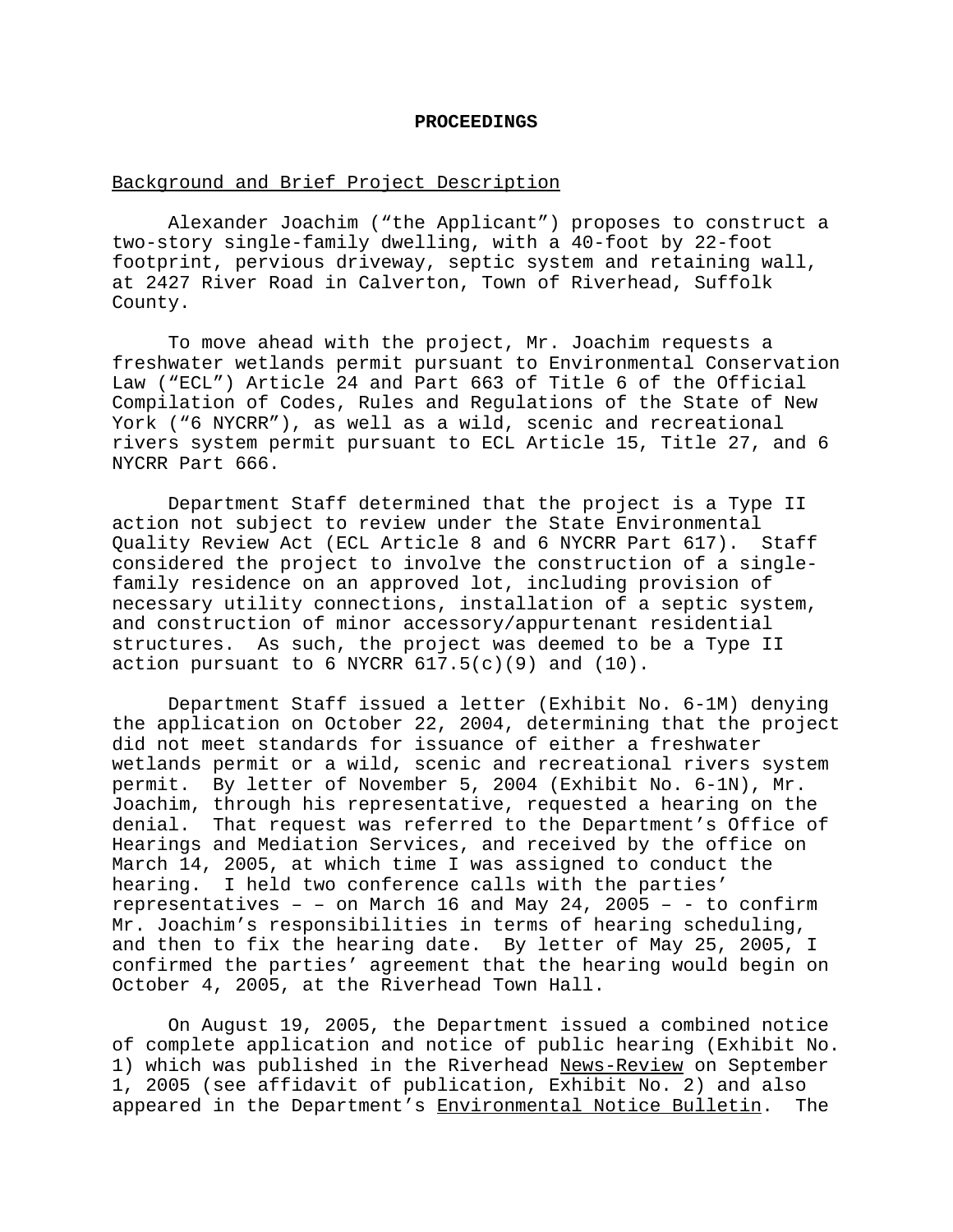Department sent the notice to interested state and local officials. (See distribution list, Exhibit No. 5.)

The hearing went forward as announced in the notice on October 4, 2005, at the Riverhead Town Hall.

Department Staff appeared by Vernon Rail, assistant regional attorney at the Department's Stony Brook office.

Mr. Joachim appeared by Charles Bowman of Land Use Ecological Services, Inc.

### Legislative Hearing

The hearing notice provided for written and oral public comments on the project application. No written comments were provided before or at the hearing, and no one appeared at the hearing to offer oral comments.

### Issues Conference

The hearing notice provided an opportunity for persons and organizations to make written filings for party status, and to propose issues for adjudication with regard to the permit application. No filings were received by the deadline set in the hearing notice, or subsequently. As a result, the only participants at the hearing were Mr. Joachim and Department Staff, and the only issues that were identified involved Staff's bases for denying the permit application.

### Hearing Adjournment

After the issues were identified, the hearing was adjourned to afford Mr. Joachim the opportunity to make a written request for a variance from a regulatory prohibition against location of private dwellings within 150 feet of the bank of a recreational river. The variance request (Exhibit No. 19) was submitted on January 16, 2006, and Department Staff responded to it by letter dated April 27, 2006 (Exhibit No. 20).

On May 2, 2006, I held a conference call with the parties' representatives to discuss resumption of the hearing. The parties ultimately agreed to resume the hearing on October 24, 2006, again at the Riverhead Town Hall.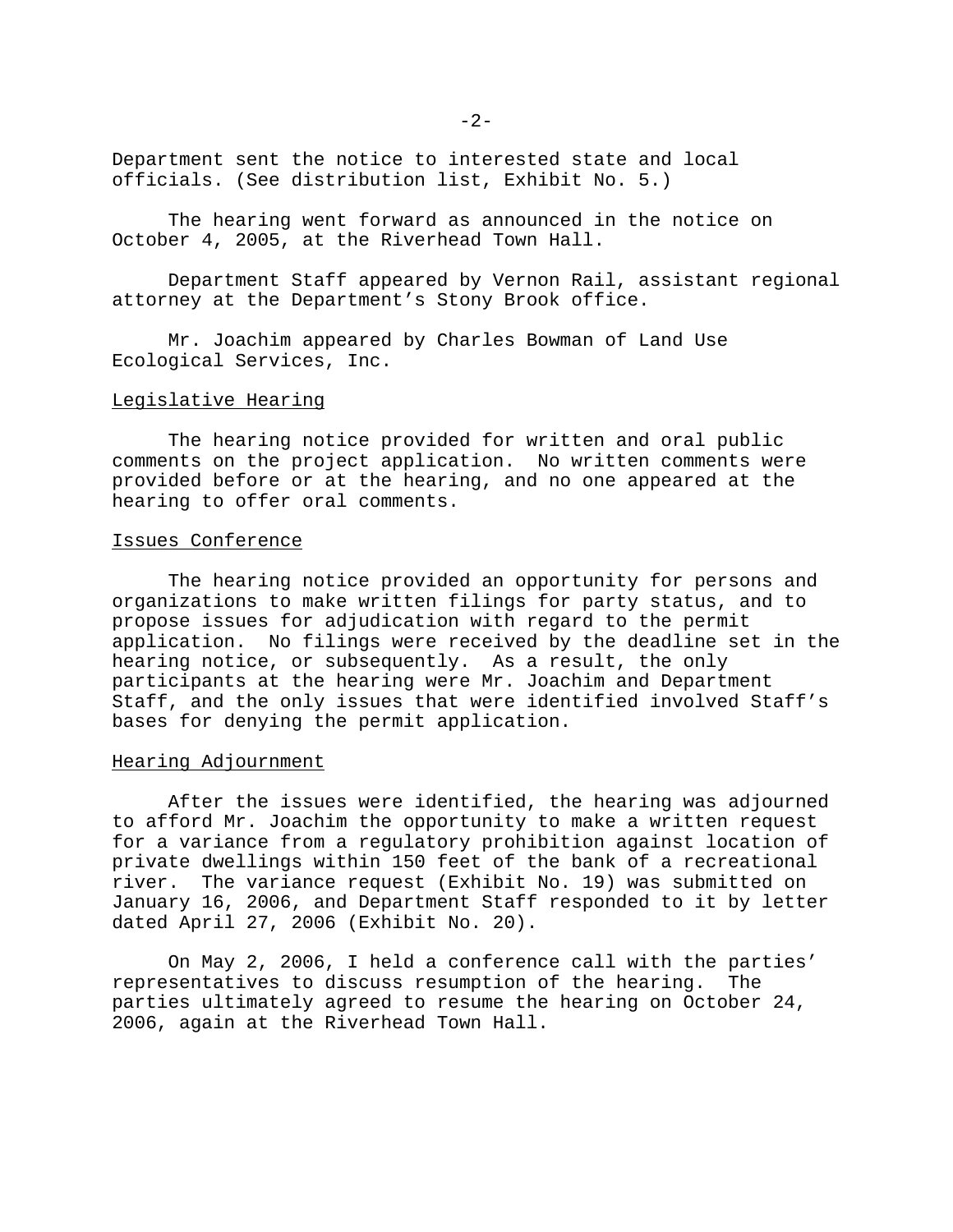#### Adjudicatory Hearing

The adjudicatory hearing addressing Staff's objections to the project was held on October 24, 2006.

Department Staff presented as its witness Robert F. Marsh, the Region 1 manager of the Department's Bureau of Habitat. (Mr. Marsh's resume was received as Exhibit No. 8.)

Mr. Joachim appeared through Mr. Bowman, who testified on his behalf. Mr. Bowman, the president of Land Use Ecological Services, Inc., is an environmental consultant and analyst who developed the project application. (His resume and a summary of his company's operations were received as Exhibit No. 9.)

Also testifying for Mr. Joachim was Joseph A. Ingegno, a land surveyor in Riverhead, who prepared a property survey on which the project is displayed.

### Closing Statements

Oral closing statements were delivered at the hearing by Mr. Rail and Mr. Bowman. Also, because of the poor quality of the hearing transcription, an additional opportunity was provided for written closings. No written closing was received on behalf of Mr. Joachim, though Mr. Rail filed a closing brief dated January 31, 2007.

### Transcript Corrections

Because of the poor quality of the hearing transcription, I circulated a copy of the transcript, annotated with my own proposed corrections, for the parties' comments. There were no objections to my corrections, and the parties suggested additional corrections of their own. All the corrections, both those proposed by me and those proposed collectively by the parties, have been adopted for the sake of compiling as accurate a transcript as possible.

# Closure of Hearing Record

As confirmed in a letter I circulated to the parties' representatives on February 9, 2007, the hearing record closed on February 5, 2007, the date that the transcript, as annotated by the parties, was returned to me.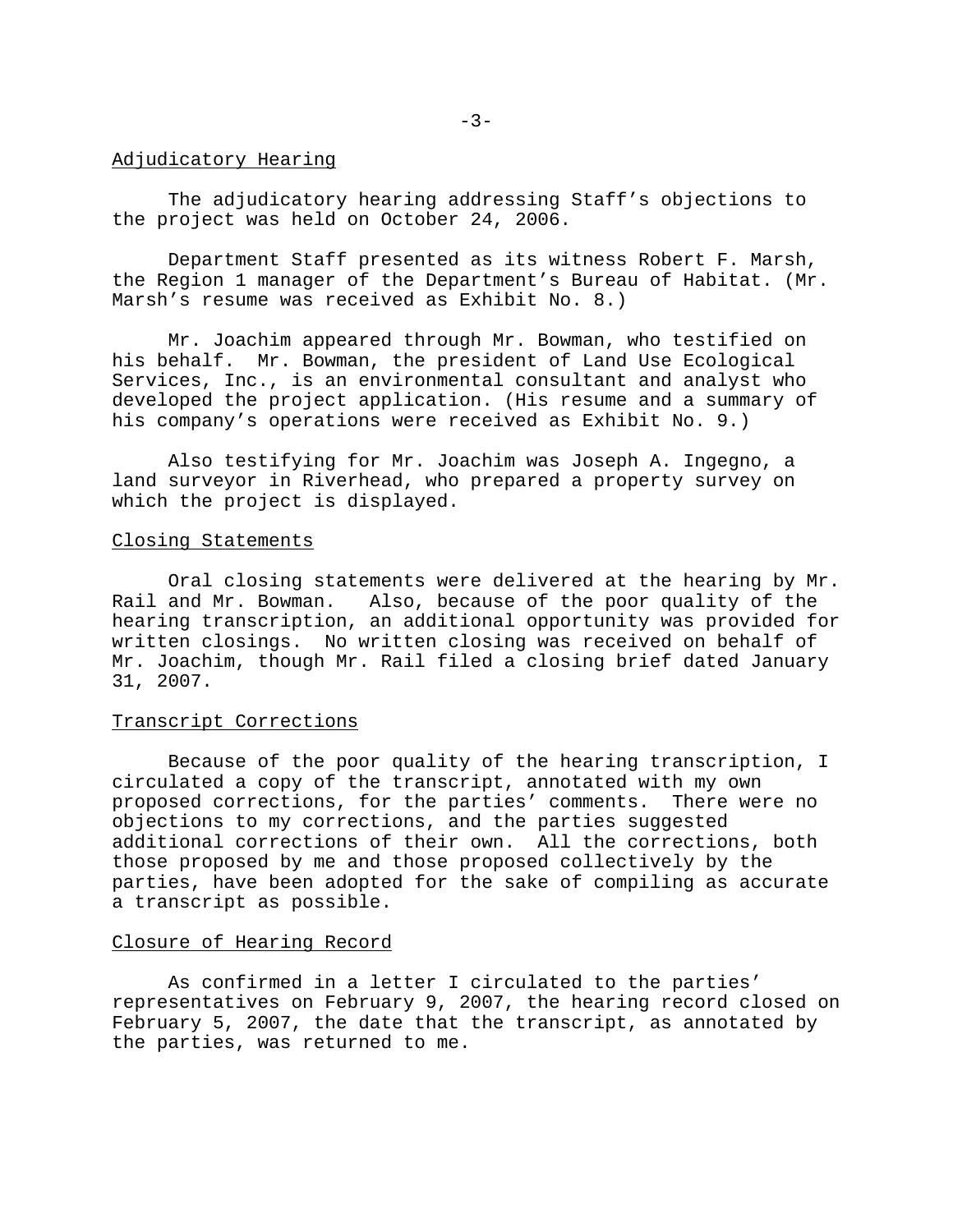#### Statement of Issues

The issues in this case were derived from Department Staff's objections to issuance of the requested permits. Staff determined that the project does not satisfy the standards at 6 NYCRR 663.5 for issuance of a freshwater wetlands permit, and that the project also does not meet the standards at 6 NYCRR 666.8(f) for issuance of a wild, scenic and recreational rivers system permit.

Pursuant to 6 NYCRR  $666.13(C)(1)$ , private dwellings are prohibited within 150 feet of the bank of a recreational river. Department Staff and Mr. Joachim disagree about the location of the river bank, but agree that the proposed house is within 150 feet of it, and that a variance is needed if a permit is to be issued. Staff determined, upon review of the variance request, that a variance is not warranted in this instance. Staff contends that the requested variance is substantial, and that granting the variance would have an adverse impact on environmental conditions along the river corridor, and change the corridor's character.

### **FINDINGS OF FACT**

1. Alexander and Linda Joachim of East Moriches, New York, own a parcel of property about one acre in size situated at 2427 River Road, Calverton, in the Town of Riverhead, Suffolk County. [See location map, Exhibit 6-1D.]

2. The Joachims bought the property, along the road's south side, on July 11, 2003, from Joseph H. Owen for a sales price of \$17,500. [See Exhibit No. 21, a sale detail report from Sales Web.] The deed was recorded on July 23, 2003, in the Office of the Suffolk County Clerk, Liber D00012262, page 730.

3. On June 4, 2004, Mr. Joachim filed an application with the Department for both a freshwater wetlands permit and a wild, scenic and recreational rivers system permit. The application was made for the purpose of constructing a two-story singlefamily dwelling at the River Road property, which is now vacant and undeveloped.

4. The proposed dwelling would have a footprint of 650 square feet, the minimum required by town zoning. It would be set back 20 feet from the road, 40 feet wide along its front and 22 feet deep along its east side. The back of the house would face toward the Peconic River and a Class I freshwater wetland,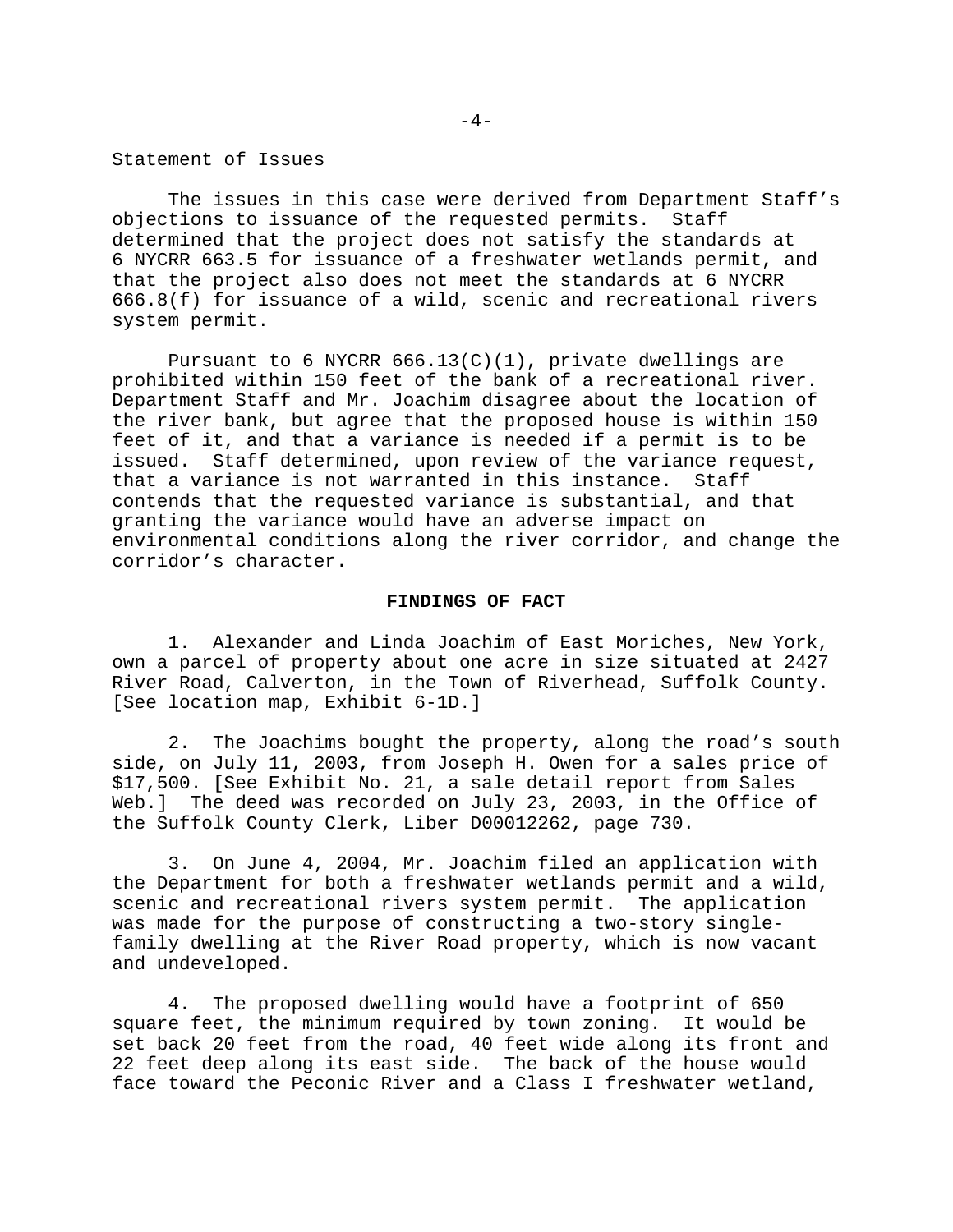R-5, that exists between the river and the upland portion of Mr. Joachim's property.

5. A non-disturbance buffer approximately 30 feet wide is intended to separate the limit of clearing, grading and ground disturbance from the wetland, to provide screening and protection for wetland resources. Also, a continuous line of hay bales with silt fencing is intended to be placed at the limit of ground disturbance prior to the start of construction. [See Exhibit No. 22, a property survey map on which the project features are depicted.]

6. The house would be built in association with a pervious driveway west of the house, a septic system that would be located between the house and the road, and a one-foot-high wood tie retaining wall between the septic system and the road.

7. The septic system has a linear design, with a 54-foot setback from the wetland to the septic tank, and a 70-foot setback from the wetland to the nearest active leaching pool. Most of the leaching pools are set back at least 75 feet from the wetland.

8. The bottoms of the leaching pools are intended to be at least 2 feet above groundwater, in an area where the groundwater table is 4.8 feet below the surface. Because of the high groundwater table, filling would occur in the area of the septic system, and this fill would be contained by the retaining wall. Each of the leaching pools would be two feet high, with a sixinch cap on top.

9. The entire project would be located within the regulated 100-foot adjacent area of wetland R-5, as shown on the Riverhead Quadrangle map, Map 18 of 39 for Suffolk County, promulgated by the Department pursuant to the state's freshwater wetlands act on May 26, 1993. [The map was received as Exhibit No. 6-2.]

10. The adjacent area is vegetated primarily with pioneer or ornamental species such as black cherry, honey locust, poison ivy, pokeweed, vinca, white heath aster, mugwort and Virginia creeper.

11. The Class I freshwater wetland on the subject parcel serves the following benefits and functions as outlined in ECL 24-0105:

- - Flood and storm control, because of the wetland's hydrologic absorption and storage capacity;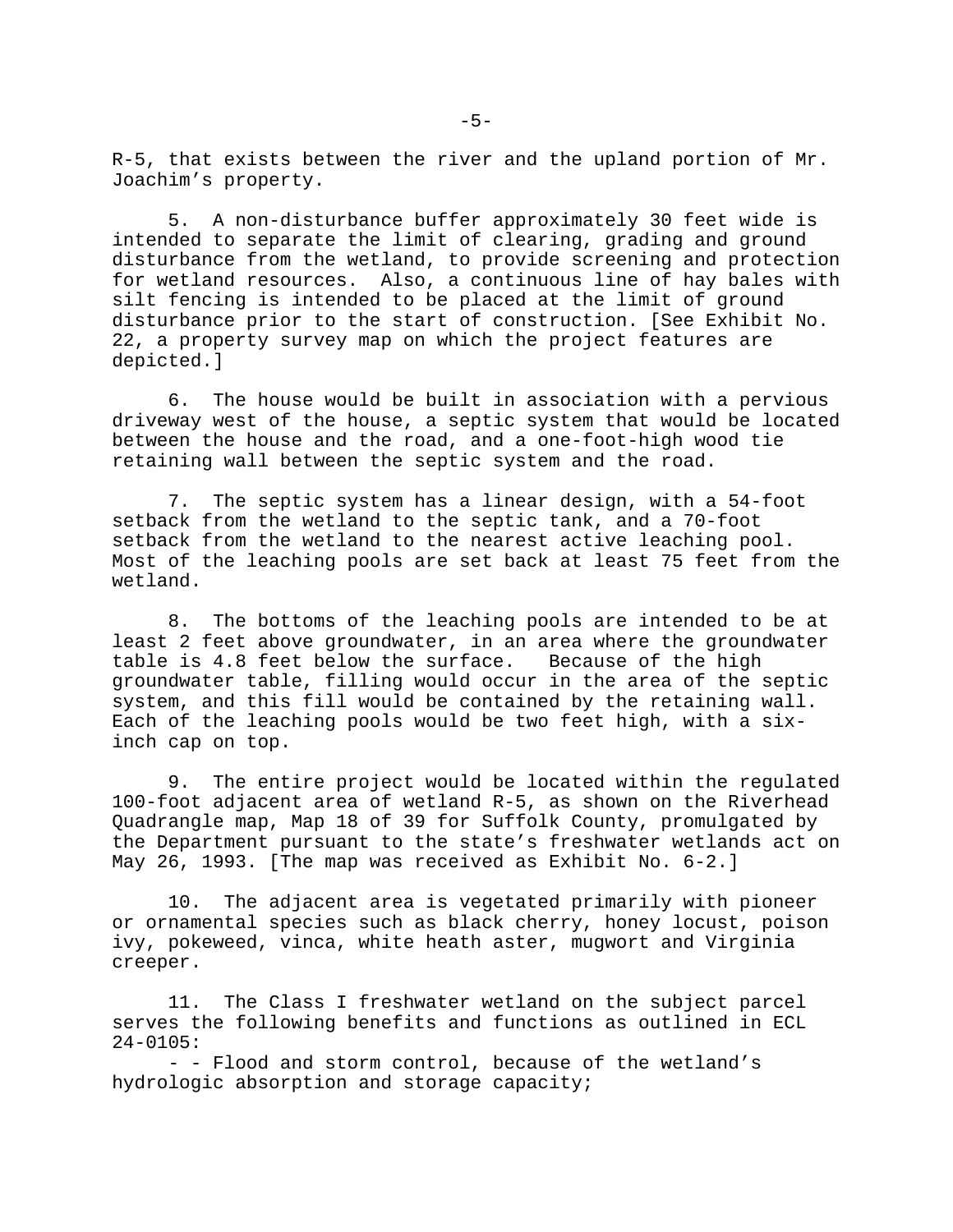- - Wildlife habitat, in that the wetland provides breeding, nesting and feeding grounds and cover for many forms of wildlife, wildfowl and shorebirds;

- - Protection of subsurface water resources;
- - Pollution treatment; and
- - Storm-related erosion control.

12. The wetland comprises between 75 and 80 percent of the subject parcel. The remainder of the parcel is an upland area, elevated over the wetland by as much as six feet, in which filling occurred many years ago, before Mr. Joachim purchased the lot. The upland has a steep downward slope close to the wetland, and pieces of concrete debris can be seen in this area, at the surface and buried in the bank. The slope significantly exceeds the natural angle of repose, and adjoining parcels do not incorporate such a steep slope and are also lower in topography.

13. The onsite wetland is mostly deciduous swamp dominated by red maple, with a couple of *Salix* (willow) trees close to the river. These wetland trees depend upon seasonal or permanent flooding or sufficiently water-logged soils to give them a competitive advantage over other trees. [See ECL 24-  $0107(1)(a)(1)$ .]

14. The wetland also includes a dense understory of mixed shrubs such as blueberry, northern arrowwood, and some sweet pepperbush, as well as a groundcover understory of cinnamon fern and skunk cabbage.

15. The wetland extends onto the adjoining property east of the project site, but not onto the adjoining property west of the site. The latter property has lawn which extends to the river's edge, and it appears that some filling occurred there before the Peconic became protected under the wild, scenic and recreational rivers system act.

16. The subject site and the adjacent Peconic River are inhabited and used by wildlife common to the area, including various species of birds, fish, amphibians and small and large mammals.

17. The stretch of the Peconic adjacent to the project site is protected by the Department as a recreational river. [See Exhibit No. 7, a map showing the approximate location of the subject property, highlighted in yellow, within the Peconic's recreational river corridor.] The river is heavily used for recreational purposes, most particularly canoeing and kayaking, as well as fishing, hunting and swimming.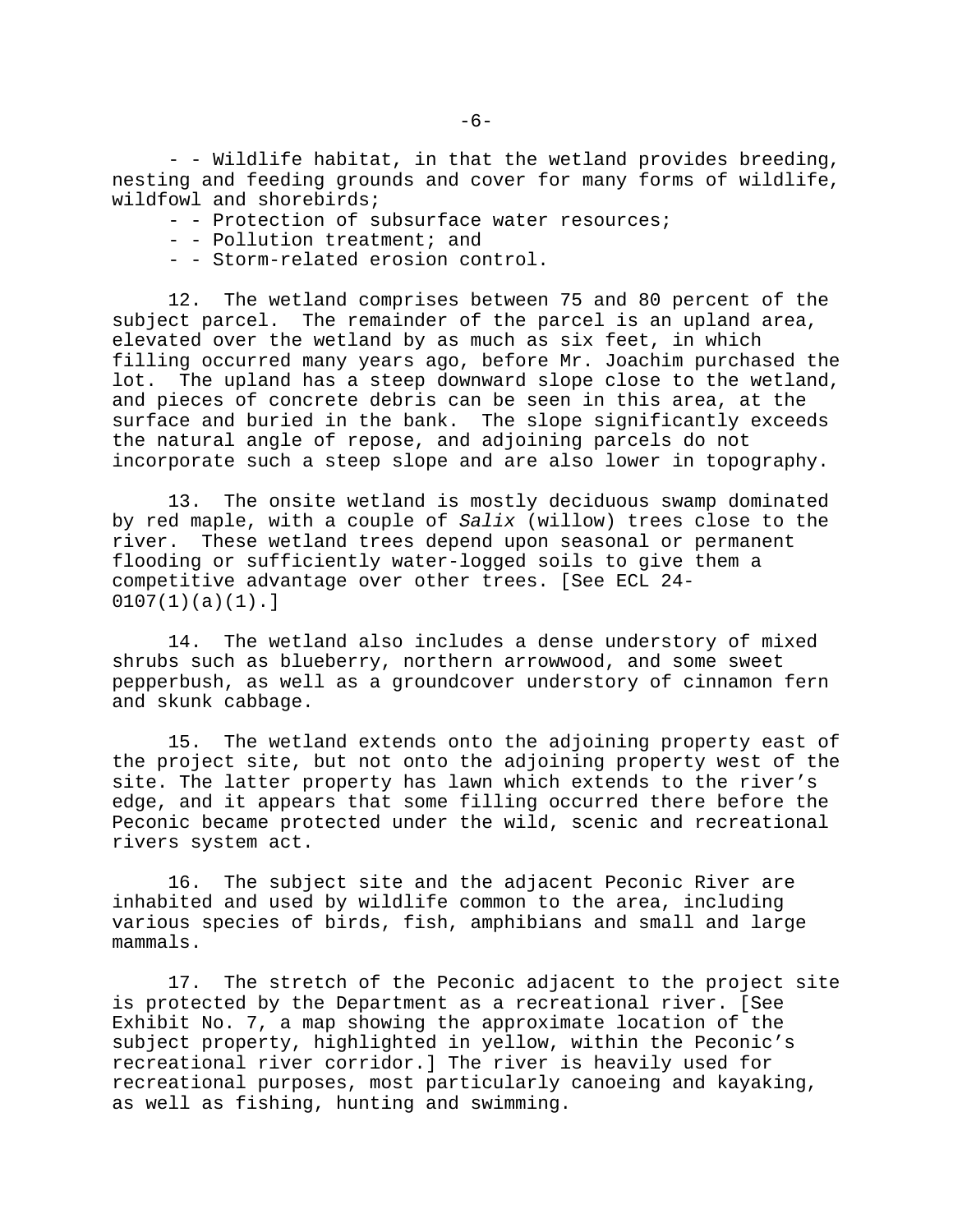#### **DISCUSSION**

This project requires two permits from the Department: (1) a freshwater wetlands permit, and (2) a wild, scenic and recreational rivers system permit. The freshwater wetlands permit is needed because all project activities would occur within 100 feet of Class I wetland R-5, in other words, within the wetland's regulated adjacent area. The rivers system permit is needed because all project activities would occur within the regulated corridor of the Peconic River.

The longest river on Long Island, the Peconic originates in the middle of the island, near Brookhaven National Laboratory, then flows generally eastward, emptying into Flanders Bay. West of the project site, the river corridor is classified as scenic, but as it enters Calverton, in the vicinity of the project site, the corridor is classified as recreational. The river is slowmoving and, near the project site, it has numerous bends and turns in its channel. Although the site itself is undeveloped, other properties along the south side of River Road, including those on both sides of the project site, are developed with houses, and some are cleared to the river. Just east of the project site, the river passes under the Long Island Expressway, before moving on to Riverhead.

The project site is separated from the river by an extensive area of Class I wetland. The boundary of the wetland, as it crosses the project site, has been flagged and is depicted on the property survey (Exhibit No. 22). The parties agree as to the wetland's delineation, and therefore about the distance of various proposed activities from the wetland. However, they do not agree as to the location of the Peconic river bank, which means that the distance from the river bank to the proposed dwelling is disputed. This is important because of the use guideline [at 6 NYCRR  $666.13(C)(1)$ ] that prohibits private dwellings, mobile homes, and multiple family dwellings within 150 feet of the river bank.

Department Staff contends that the proposed house would be 54 feet from the river bank and, therefore, that a substantial variance is required for the project to go forward. On the other hand, Mr. Joachim contends that the proposed house would be 140 feet from the river bank and, therefore, that only a minor variance is needed.

The parties' disagreement was highlighted in the testimony of Mr. Marsh for the Department, and Mr. Ingegno for Mr. Joachim. According to Mr. Marsh, the river bank should be considered the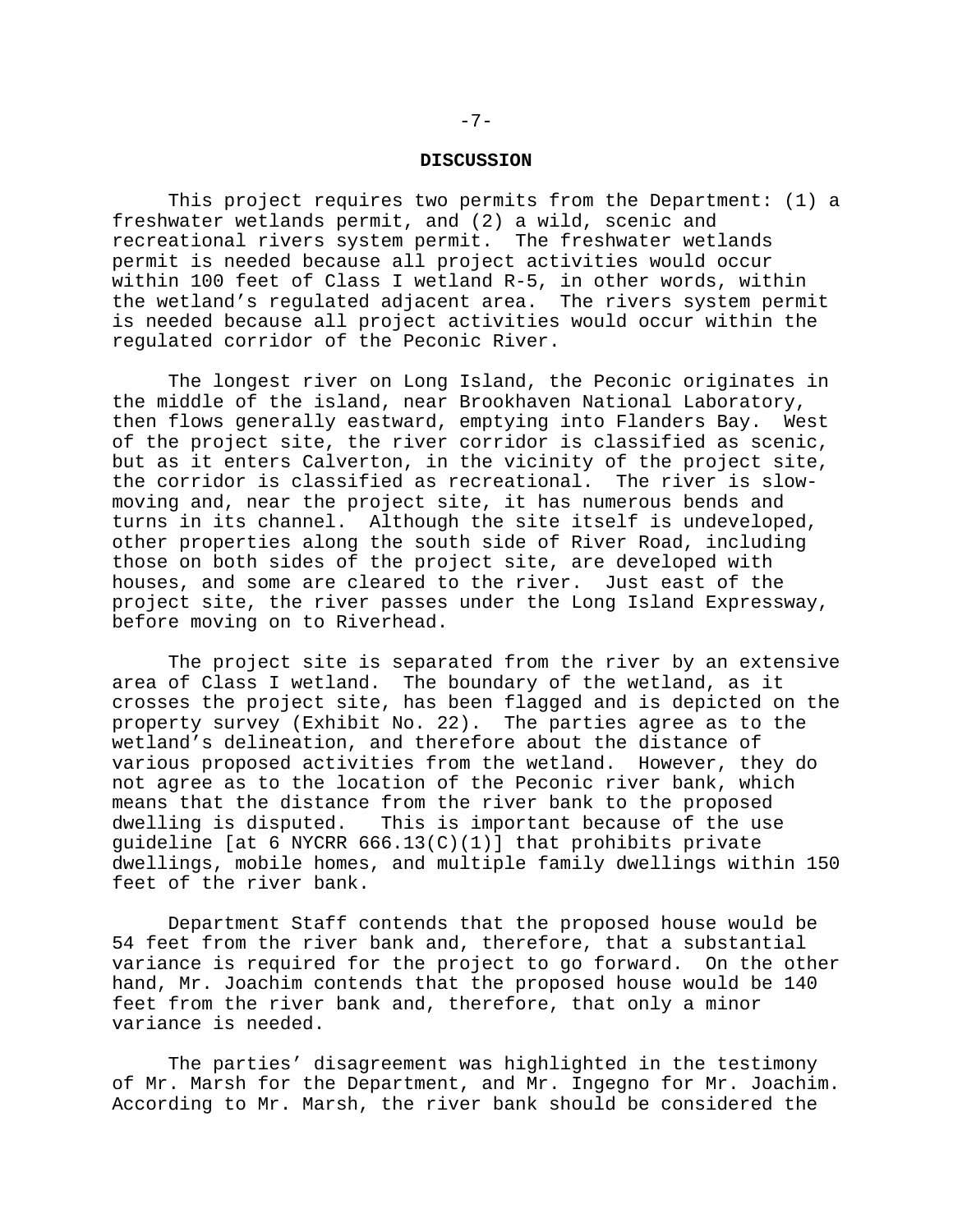same as the boundary of the freshwater wetland, as determined from the transition between terrestrial and aquatic vegetation. Mr. Ingegno said the river bank should be considered to be that line where wetland vegetation stops and open water begins, or, as he put it in his testimony, where if you walked any further you would fall in the water.

The rivers system regulations define "river bank" as "that land area immediately adjacent to and which slopes toward the bed of a watercourse, the integrity of which is necessary to maintain the watercourse" [6 NYCRR 666.3(aaa)]. Applying this definition, I agree with Mr. Ingegno's understanding of where the river bank is located. Mr. Ingegno testified that he visited the site on March 10, 2003, for the purpose of doing his property survey, and that he returned to the site on July 29, 2003 and May 15, 2004. He said that, during these visits, he never saw the area between his and Staff's river bank lines (in other words, the wetland area) covered with water. He added that he has lived in Riverhead for 35 years, and that his survey depicts what he understands to be the river's normal course. He said he had done three or four other surveys along the river, also in association with building applications, and that in each survey he had separate lines for the edge of the water and the edge of the wetlands.

Mr. Ingegno's understanding of the "river bank" is consistent with the depiction of the river in an aerial photograph taken in March 2000 and received as Exhibit No. 10. That photograph shows a clear demarcation between the open water of the river as it meanders past the site, and the vegetated wetland. The property survey provided by Mr. Ingegno shows not only the river bank, but the area (depicted in the survey as Zone "X") which was determined to be outside the river's 500-year floodplain. That depiction confirms that when the river floods, the flooding does not extend to the boundary of the wetland.

Mr. Marsh determined the river bank's location on the basis of how one might determine the "mean high water" of a water body at a given location. According to 6 NYCRR 666.3(hh), "mean high water" means "the approximate high-water level" for a water body, "that distinguishes between predominantly aquatic and predominantly terrestrial habitat." The regulation provides that mean high water is determined preferably by "available hydrologic data, calculations, and other relevant information concerning annual water levels," but can also be determined by other means including "vegetative characteristics" (e.g., location, presence, absence, or destruction of terrestrial or aquatic vegetation). [See 6 NYCRR  $666.3(hh)(1)-(4).$ ]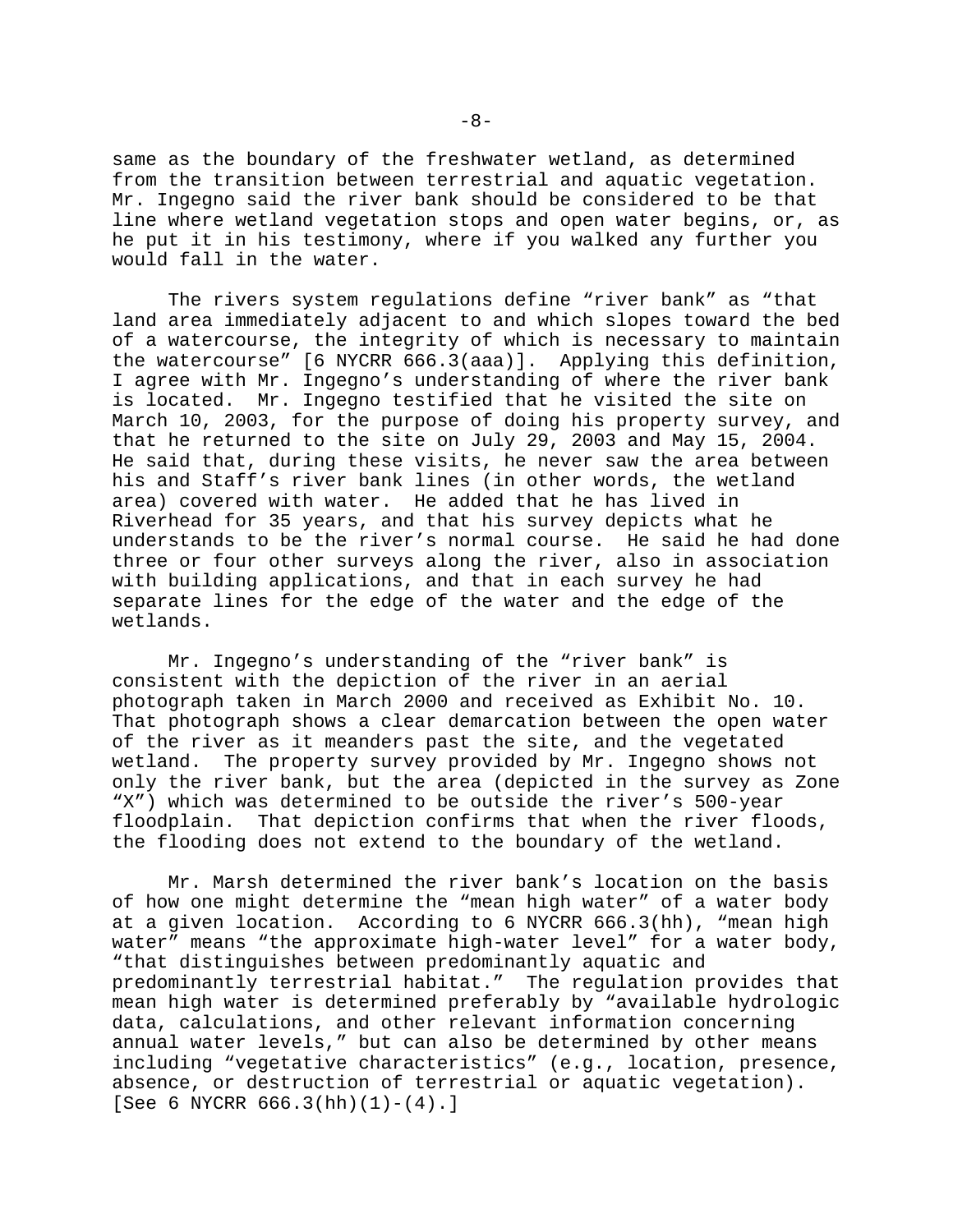Not having hydrologic data, Mr. Marsh determined "mean high water" by looking for the limit of hydrophytic vegetation (vegetation that grows in waterlogged soils), and then concluded that the river bank was in a similar location on the basis that the river's water level does not fluctuate much. As noted in my findings, the wetland includes red maple and willow species that the law indicates depend on flooding or waterlogged soils to give them a competitive advantage. A review of this vegetation proved useful in determining the wetland boundary – a boundary that Mr. Joachim does not contest – but it does not establish the river bank.

The definition of "river bank" refers to "mean high water" only to confirm that a river bank "will not be considered to extend more than 50 feet horizontally from the mean high water line, except that it may be extended upgrade to the crest of a contiguous bluff, cliff, hillside or similar feature, where necessary to protect a watercourse." [6 NYCRR 666.3(aaa).] This language recognizes that, in certain cases, the river bank may be some distance beyond the "river bed," defined as "that land area covered by water at mean high water." [6 NYCRR 666.3(bbb).] At this site, the river bank exists along the edge of the river bed, since the land area beyond the bank does not slope toward the bed, but is an extensive wetland flat. The only pronounced change in elevation occurs beyond the wetland boundary, where the property slopes toward the wetland from the upland along River Road. Old, unregulated filling in the upland area has created what might be considered a bank facing the river, but it has no apparent effect on the river's course.

Mr. Marsh said that he identified the river bank boundary not only on the basis of hydrophytic vegetation, but on the basis of standing water he observed at the landward edge of the wetland, at the toe of the upland slope. He did not indicate the depth of the water, or the extent of its coverage on the wetland. Mr. Ingegno acknowledged only that the wetland had a "spongy bottom," but that when he was walking in it, "we were not in the water." Mr. Bowman said there is standing water in the wetland periodically, but distinguished it from the flowing water of the river.

Standing water and what Mr. Ingegno described as a spongy surface are both consistent with a wetland environment, though they do not establish the wetland, particularly that part of it which falls outside the river's flood plain, as part of the river bed, or within the river bank. Water in a wetland may come from a number of sources, including direct precipitation, upland runoff, upwelling springs, or a groundwater table that is close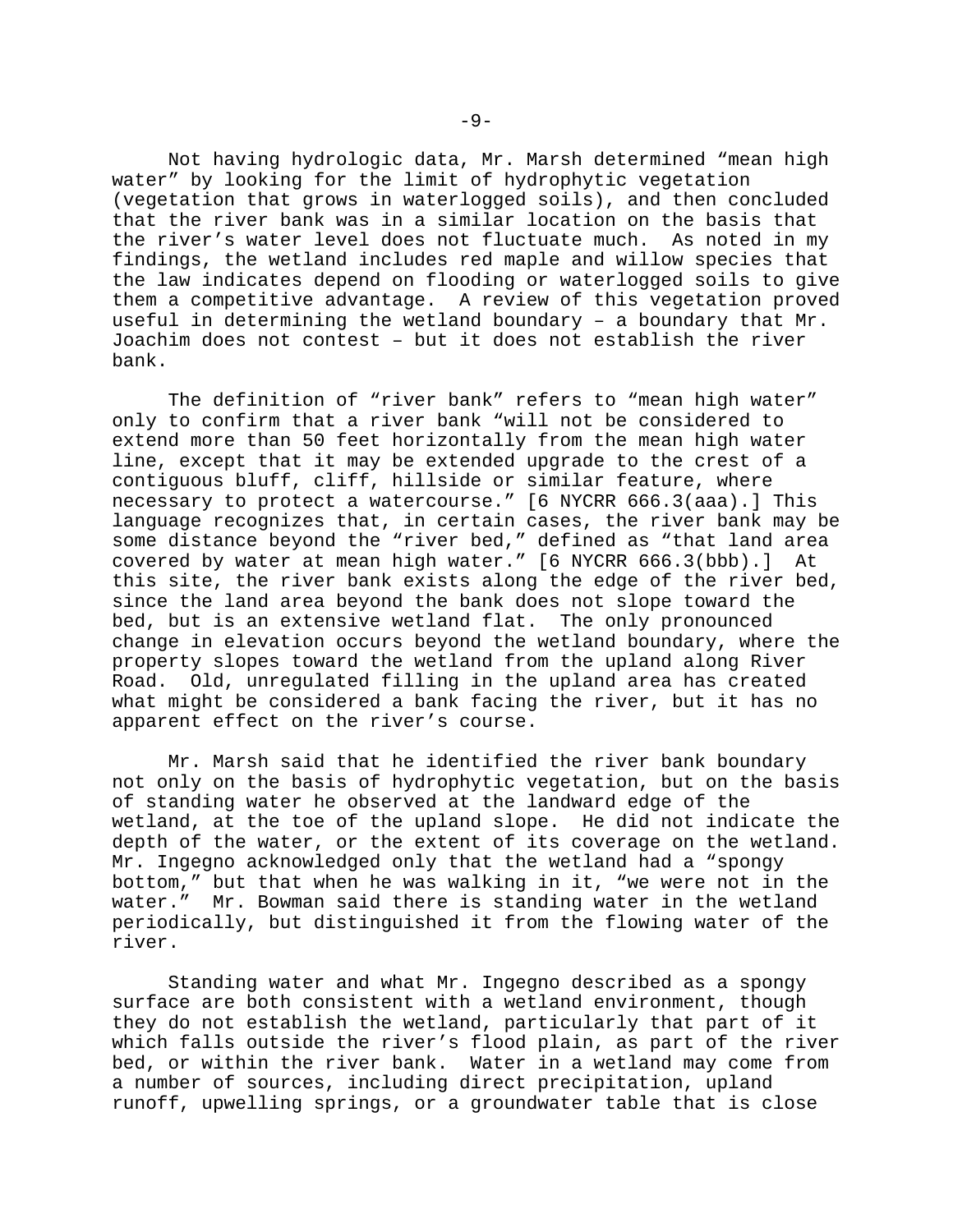to the surface (which this one has, based on test hole data). Mr. Marsh did not identify the source of the standing water he observed, but by using it to establish the river bank, he implies a connection with the river that, on this record, cannot be established. The fact that so much of the wetland exists outside the river's flood plain (the location of which on the survey map was not challenged by Staff) suggests that the water in the wetland does not come from the river. Overall, the evidence supports Mr. Ingegno's view that the river and the wetland have their own separate boundaries.

- - Freshwater Wetlands Permit

As acknowledged by both parties, all development associated with this project is proposed to occur within the adjacent area of Class I freshwater wetland R-5, defined as that area within 100 feet of the designated wetland boundary. With regard to permit issuance, each of the activities proposed by the applicant must be viewed in relation to its compatibility with the wetland and its functions and benefits, and, if deemed to be incompatible, must be subjected to certain standards by which the economic or social need that is satisfied by the proposed activity is weighed against the loss of or detriment to the wetland benefits.

Here, according to an activities chart at 6 NYCRR  $663.4(d)$ , each of the activities which are part of the project is deemed to be at least usually incompatible with a wetland and its functions and benefits. More particularly:

- - Constructing a residence or related structures or facilities in the adjacent area of a wetland [Item 42 in the chart] is classified as P(N), meaning a permit is required, and the activity is considered usually incompatible with a wetland and its functions or benefits, although in some cases the proposed action may be insignificant enough to be compatible.

- - Filling in the adjacent area of a wetland [Item 20] – in this case in association with construction of the septic system – is also considered P(N), as is clear-cutting of vegetation other than trees [Item 23], permits being required for both activities.

- - Introducing or storing sewage effluent [Item 38] – through development of the septic system - is considered  $P(X)$ , meaning a permit is required, and the activity is in all cases incompatible with a wetland and its functions and benefits.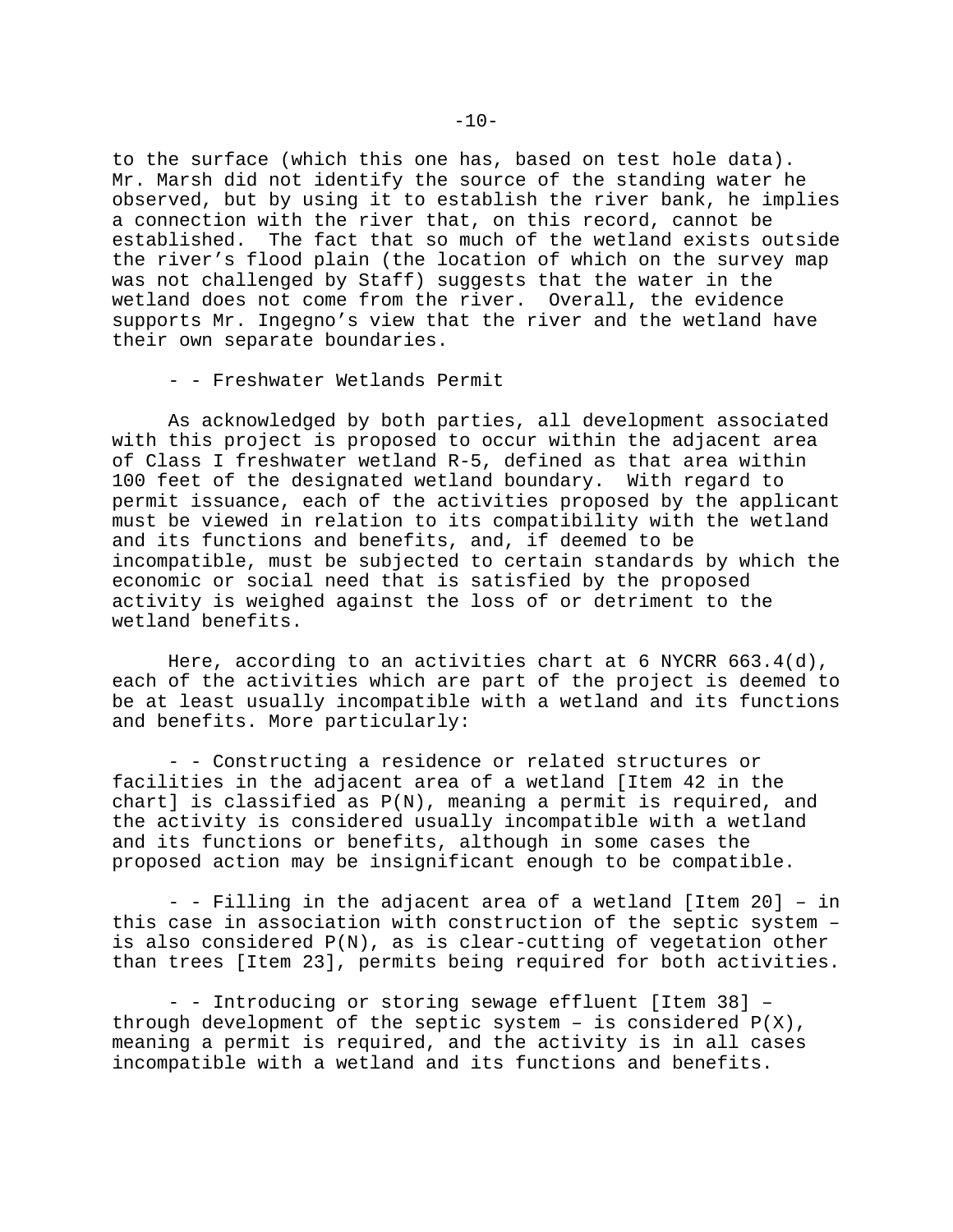Of these activities, the introduction of sewage effluent is of greatest concern, because it is classified as P(X) not only for the wetland, but for the adjacent area as well. The activities chart indicates that introduction of sewage effluent into wetlands or adjacent areas may contaminate ground and surface waters with undesirable nutrients and organisms that may create a health hazard. In this case, Staff is particularly concerned about the potential human health risk should pathogens, including viruses, enter surface waters.

Mr. Joachim has sought to mitigate impacts from his proposed septic system by locating it as far from the wetland and river as possible, in the upland area between the proposed house and River Road, only five feet from the road's edge. Even so, the septic tank would be 54 feet from the wetland boundary, and the nearest leaching pool would be 70 feet from the wetland boundary. In another effort to mitigate impacts, Mr. Joachim said he would covenant that the proposed house be limited to two bedrooms, to reduce the volume of effluent it would generate.

The septic system, the cost of which Mr. Bowman estimated to be \$25,000, was described as a linear, five-pool sanitary leaching system with concrete retaining walls. Mr. Bowman said the system would be constructed to provide two feet of separation between the bottom of the leaching pools and groundwater, and would be located far enough from the wetland to adequately filter effluent. He added that sanitary engineers employed by the Suffolk County Department of Health Services would review the sanitary design to assure that groundwater quality is not compromised and the public health and welfare are maintained. That review had not occurred at the time of this hearing, and the parties' key witnesses, Mr. Bowman and Mr. Marsh, are environmental scientists, not sanitary engineers.

 Mr. Bowman acknowledged it is normal to maintain a 100-foot separation between a septic system and a wetland, but said that distance was appropriate for a four bedroom house, which would have twice the effluent of the two bedroom house proposed by Mr. Joachim. On the other hand, Mr. Marsh said the regulation keeps septic systems 100 feet from a wetland because of studies showing that viruses can travel more than 100 feet through sandy soils, such as those at the project site. Mr. Marsh described a situation in which viruses could travel, presumably through the groundwater, from the area of the leaching pools to the wetland, a distance of as little as 67 feet, then enter the wetland's surface waters, and from there reach the river, which he said is heavily used by the public for activities such as fishing and swimming. Mr. Marsh said that, in his six years of permitting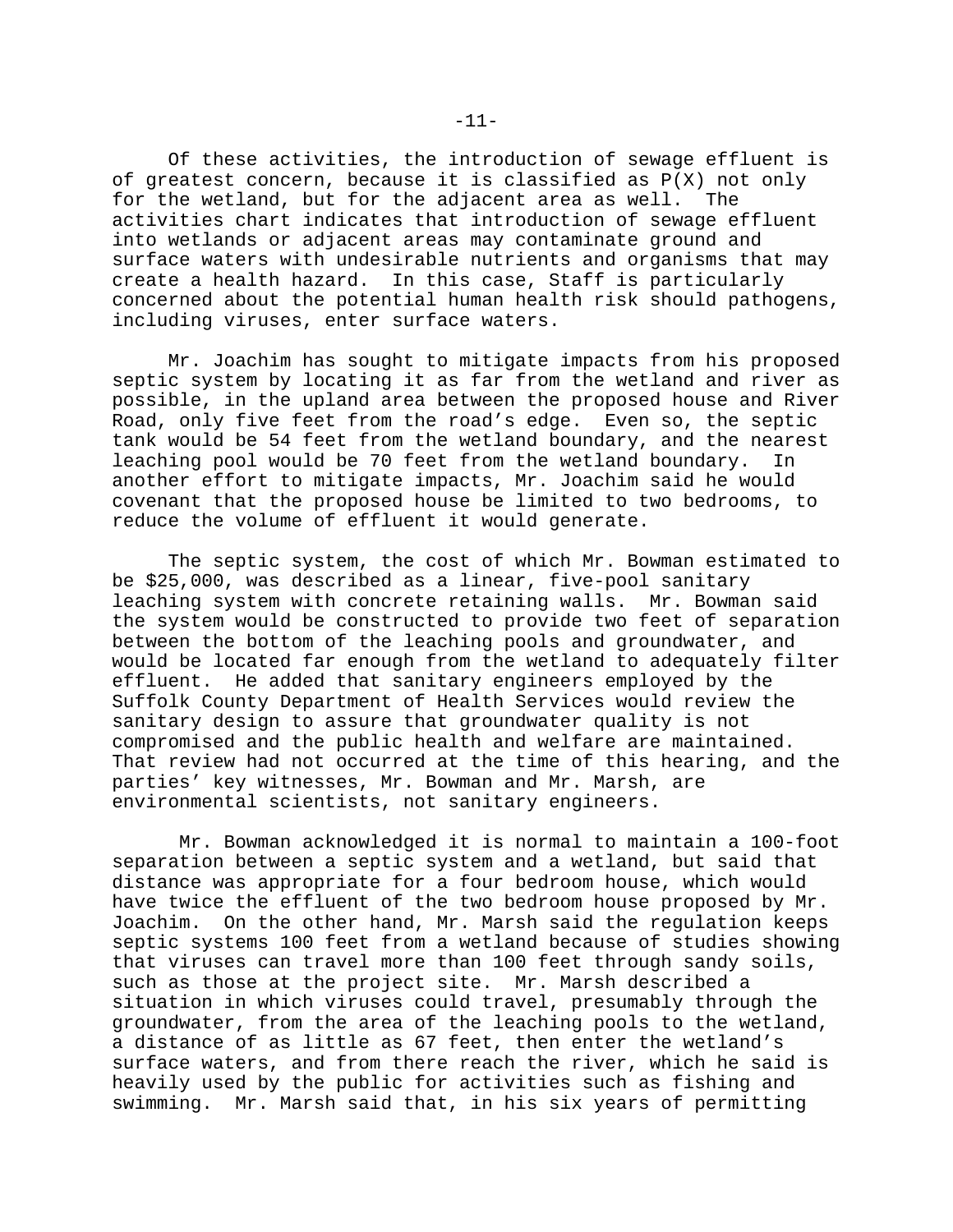experience, he had seen sanitary systems built less than 100 feet from a freshwater wetland, but that the Department had not permitted systems that were less than 75 feet from a wetland. He claimed that sand is good for filtering water, but only in relation to certain contaminants, and not for pathogens like viruses. In describing his background, Mr. Marsh explained that he had taken training courses within the Department on waste water treatment systems.

A preponderance of the record evidence establishes that the septic system, because of its proximity to the wetland, is not compatible with the public health and welfare, and therefore does not fully meet the weighing standards of 6 NYCRR 663.5(e)(2). This by itself is sufficient to deny the project application, since the house cannot be built without some means of treating its sewage effluent.

Beyond that, however, the applicant did not overcome the presumption that the house itself, and the clear-cutting required for property development, are themselves incompatible with the wetland and its functions and benefits. As Staff contends, these activities would cut significantly into the buffer that is now provided by the wetland's adjacent area. The house itself would be as close as 54 feet from the wetland, and the driveway would be as close as 38 feet from the wetland. Additional clearing, grading and ground disturbance would be as close as 28 feet from the wetland.

Mr. Marsh explained that the wetland and its adjacent area are both now well-vegetated, and combine to provide valuable habitat for wildlife, wildfowl and shorebirds. Particular species were not discussed during the parties' testimony, though the parties stipulated before the hearing that the site and the adjacent river are inhabited or used by wildlife common in the area, including various species of birds, fish, amphibians and small and large mammals.

In its permit denial letter, Department Staff said that the upland area of the project property has some potential as salamander habitat, since the subject property is located within 1,000 feet of a known tiger salamander breeding pond, and salamanders have been shown to use upland habitat over 1,000 feet from documented breeding grounds. At the hearing, however, Staff made no reference to these salamanders, or the possibility that they use the wetland's adjacent area as habitat. At most, one may conclude that if the project went forward, the wetland itself would be less attractive generally for wildlife breeding, nesting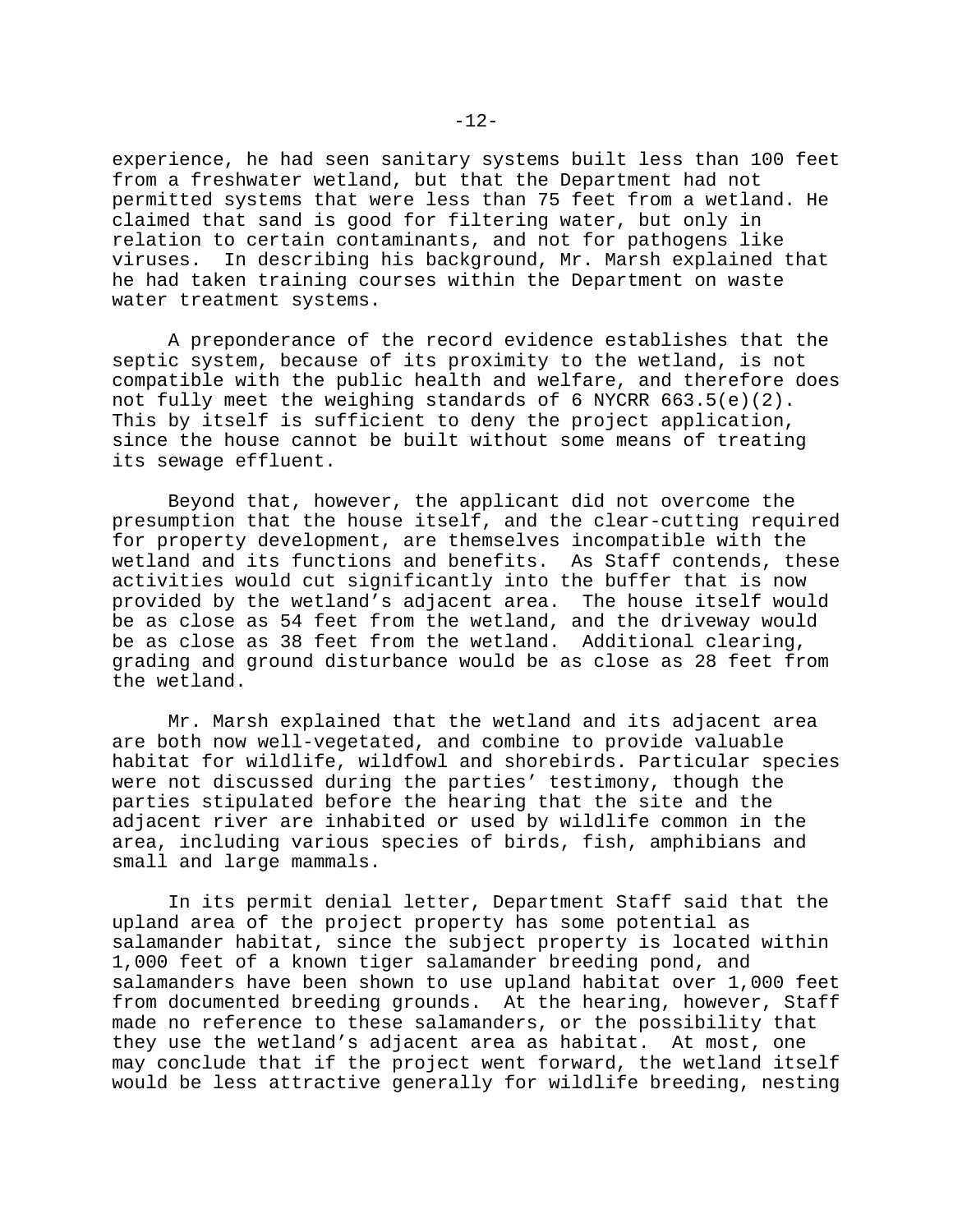and feeding, due to the loss of vegetated buffer and the increased proximity of human activities.

Mr. Marsh also explained that the wetland and its adjacent area both serve a flood control function. He said that the addition of less pervious surfaces in the adjacent area, such as the impervious roof and the driveway which, while somewhat pervious, would be less absorbent than the existing soils, would reduce the adjacent area's ability to take in precipitation. That precipitation would then be more likely to run downslope into the wetland, further taxing the wetland's storage capacity.

Finally, Mr. Marsh explained that the removal of vegetation in the adjacent area would impact that area's ability to filter the water that reaches the wetlands, including filtering of nutrients that would be added by the sanitary system.

The weighing standards [at 6 NYCRR 663.5(e)(2)] state that Class I wetlands provide the most critical of the state's wetland benefits, reduction of which is acceptable only in the most unusual circumstances. They further state that a permit shall be issued only if it is determined that the proposed activity satisfies a compelling economic or social need that clearly and substantially outweighs the loss of or detriment to the benefit(s) of the Class I wetland.

As Mr. Marsh explained, construction of a house at this location does not satisfy a compelling economic or social need, since it benefits only the property owner, not the community at large. As a community benefit project, Mr. Marsh offered the example of a firehouse that would be built in a wetland's adjacent area because no appropriate alternative location could be established. In that instance, he said, the need for the facility would have to be weighed against its wetland impact, unlike here, where the need is not established.

Mr. Bowman contends that if the house is not built, Mr. Joachim will have suffered a severe economic hardship and a taking of his property without compensation. On the other hand, Mr. Joachim purchased his property in 2003, well after the Department's wetland regulations took effect. In this case, as Staff counsel argues, his hardship is self-created, and there is no particular need that he build at this site, as opposed to another site that is not adjacent to a wetland.

Because the construction of the house, as proposed, would not be compatible with the preservation, protection and conservation of the Class I wetland and its benefits, it must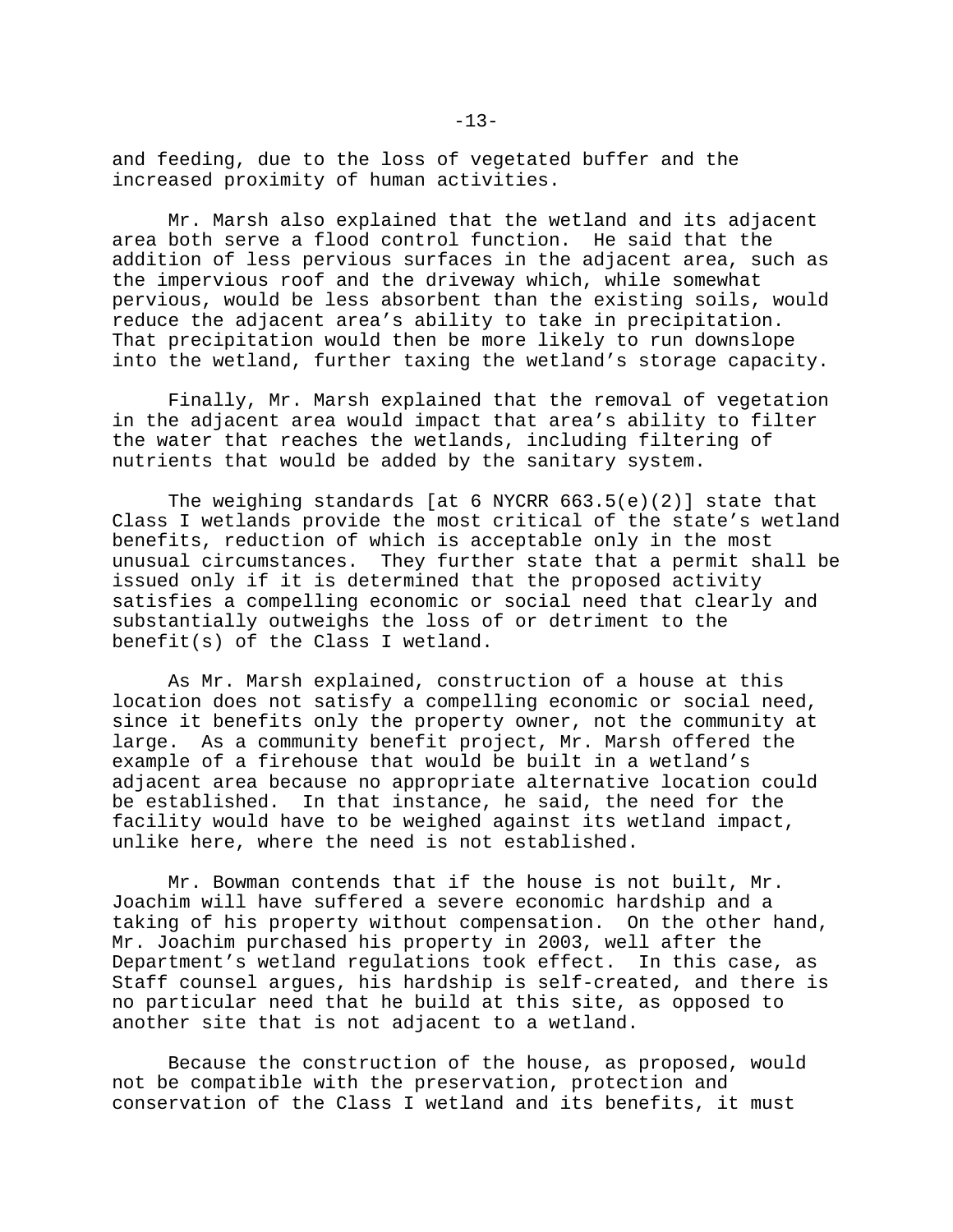meet certain standards at 6 NYCRR 663.5(e)(2) to be approved. It must be compatible with the public health and welfare, be the only practicable alternative that could accomplish the applicant's objectives and have no practicable alternative on a site that is not a freshwater wetland or an adjacent area. Furthermore, it must minimize degradation to, or loss of, any part of the wetland or its adjacent area and must minimize any adverse impacts on the functions and benefits that the wetland provides.

It is clear that, working within the confines of the existing site, the Applicant has taken care to mitigate wetland impacts by concentrating activities in the upland part of the site closest to the road, proposing the smallest house allowable under local zoning, and incorporating a non-disturbance buffer between the cleared area and the wetland. On the other hand, there is no reason why, to build a house for himself, he must do so on the site he has chosen. Mr. Bowman points out that Mr. Joachim does not own another site that is not a wetland or an adjacent area. However, it was his choice to purchase the property that he did, when he knew (or at least should have known) that the presence of wetland could limit its development potential, and prevent him from realizing his objective.

Of the various activities proposed for the adjacent area, only the filling in relation to the septic system's construction could be considered to be compatible with the wetland and its functions and benefits, and then only to the extent the filling is intended to ensure an adequate separation between the bottom of the leaching pools and groundwater. Ensuring an adequate separation is important so the soil beneath the leaching pools can filter contaminants from the effluent in unsaturated conditions. The filling is meant to enhance the performance of the septic system, but as noted above, the system is still too close to the wetland to be permitted, particularly given the threat of viruses escaping to the wetland and from there to the river.

### - - Rivers System Permit

Apart from a freshwater wetlands permit, this project requires a rivers system permit pursuant to Part 666 of the Department's regulations, given the project's location within the recreational corridor of the Peconic River. Before a rivers system permit may be issued, it must be determined that: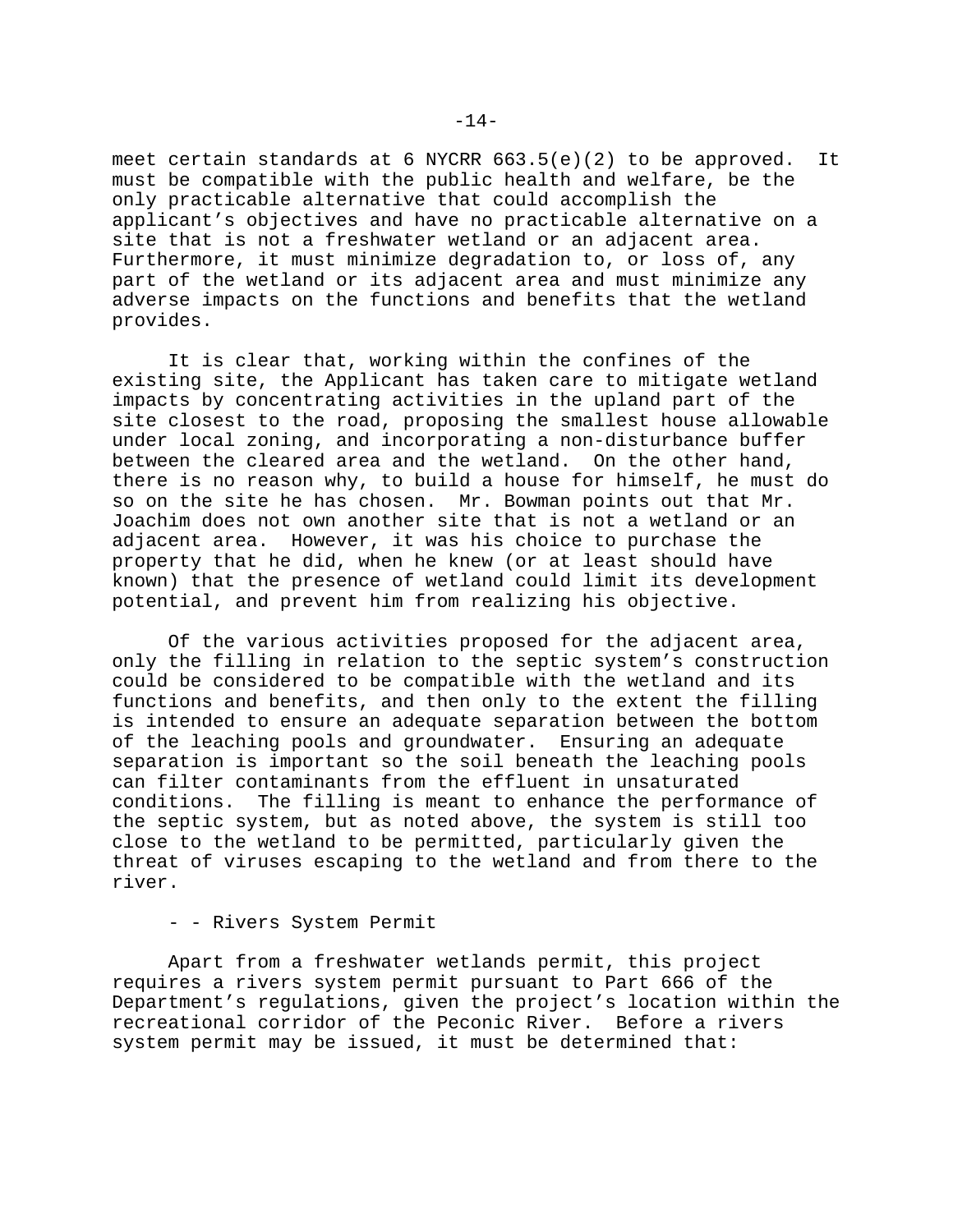(1) the proposed land use or development is consistent with the purposes and policies of the Wild, Scenic and Recreational Rivers System Act and with the provisions of Part 666;

(2) specified resources (or features) of protected rivers will be protected and the proposed activity will not have an undue adverse environmental impact; and

(3) no reasonable alternative exists for modifying or locating the proposed activity outside of the designated river area. [See 6 NYCRR 666.8(f).]

These determinations cannot be made in this case, as Mr. Marsh explained at the hearing. Not only does the project fail to meet the relevant permitting standards, it runs afoul of a separate use guideline (in the table at 6 NYCRR 666.13) prohibiting private dwellings within 150 feet of a recreational river bank. The applicant is seeking a variance from this prohibition pursuant to 6 NYCRR 666.9, but a variance is not warranted in this case.

As noted above, the Peconic is classified by the Department as a recreational river where it passes along the south border of the subject property. According to 6 NYCRR 666.4(c), recreational rivers are deemed to be "generally readily accessible, and may have a significant amount of development in their river areas." In fact, the properties on either side of the subject property have been developed with houses, as have other nearby properties along the south side of River Road. This development occurred before the rivers system law took effect, and some of the houses are as much as 50 years old.

The regulations also provide that management of recreational river areas "will be directed to preserving and restoring their natural, cultural, scenic and recreational qualities, except in areas delineated by the department as communities, which will be managed to avoid adverse environmental impacts and loss of existing river corridor values." Though the area on both sides of River Road in the vicinity of the project site, all of it in the river corridor, has been largely developed with houses, there is no evidence that it is within a Department-delineated "community," or that it has the characteristics of a "community" as that term is defined at 6 NYCRR 666.3(m).

In considering a variance from the use guideline prohibiting private dwellings within 150 feet of a recreational river bank, the parties agree that the standards for an area or dimensional variance [at 6 NYCRR  $666.9(a)(2)$ ] apply. Those standards require consideration of whether compliance with the guideline would cause "practical difficulty" for the applicant, which is based on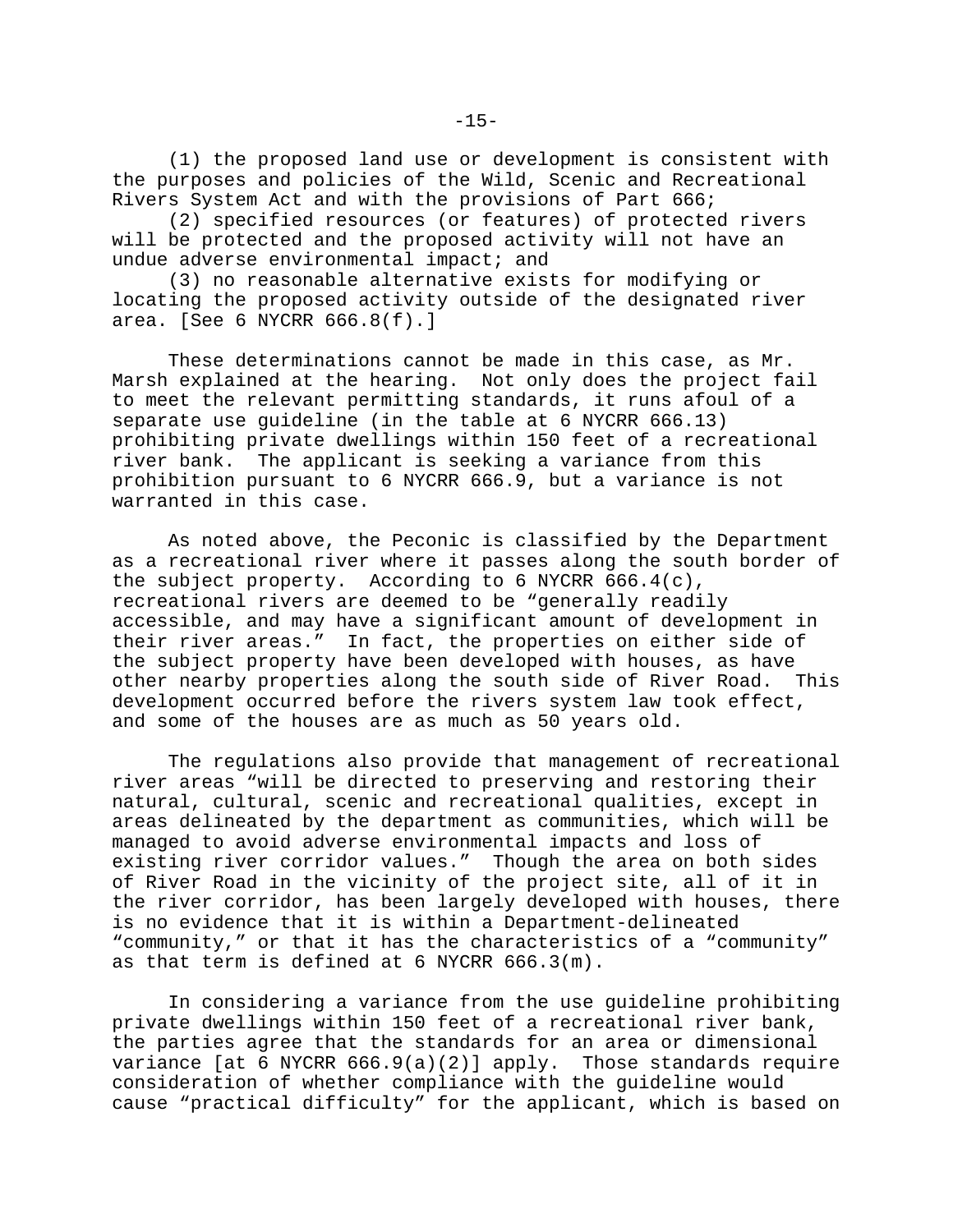weighing the benefit to the applicant if the variance is granted, against the adverse impacts upon river resources. In its determination, the Department will also consider:

- - Whether and to what extent a change will be produced in the character of the river corridor or a detriment to nearby properties will be created by the granting of the variance;

- - Whether the benefit sought by the applicant can be achieved by some other method, feasible for the applicant to pursue, other than an area variance;

- - Whether the requested variance is substantial;

- - Whether the proposed variance will have an adverse impact on the physical or environmental conditions in the river corridor; and

- - Whether the alleged practical difficulty was selfcreated, which consideration will be relevant to the Department's decision, but will not preclude the granting of the variance. [6 NYCRR 666.9(a)(2).]

In its April 27, 2006 letter (Exhibit No. 20) Department Staff denied the variance on the grounds that the proposed project (1) would have an adverse impact on the character of the river corridor, because the dwelling and its associated clearing would be visible from the river, and (2) would have a potential impact on the environmental conditions of the river corridor, due to the septic system's proximity to the wetland (the edge of which Staff equates with the river bank), and the possibility that this might lead to contamination of the river with excess nutrients, chemicals and harmful pathogens. In relation to environmental impacts, Staff also raised concerns that clearing would eliminate river buffer, affecting wildlife habitat, and that fertilizers and pesticides from lawns and landscaped areas might reach the river.

Finally, Staff said the variance request was substantial, though I accept the applicant's argument about the location of the river bank, in which case the dwelling would be separated from the bank by 140 feet, not 54 feet as Staff contends.

In relation to changing the character of the river corridor, I agree with Department Staff that construction of the proposed house would adversely impact the river corridor's natural and scenic qualities. Despite clearing and the development of lawns along significant portions of the north river bank near the project site, considerable stretches along the north bank, and all of the south bank, remain uncleared and in a natural state. As Staff argues, the proposed house and the clearing around it would be visible from the river, despite the approximately 30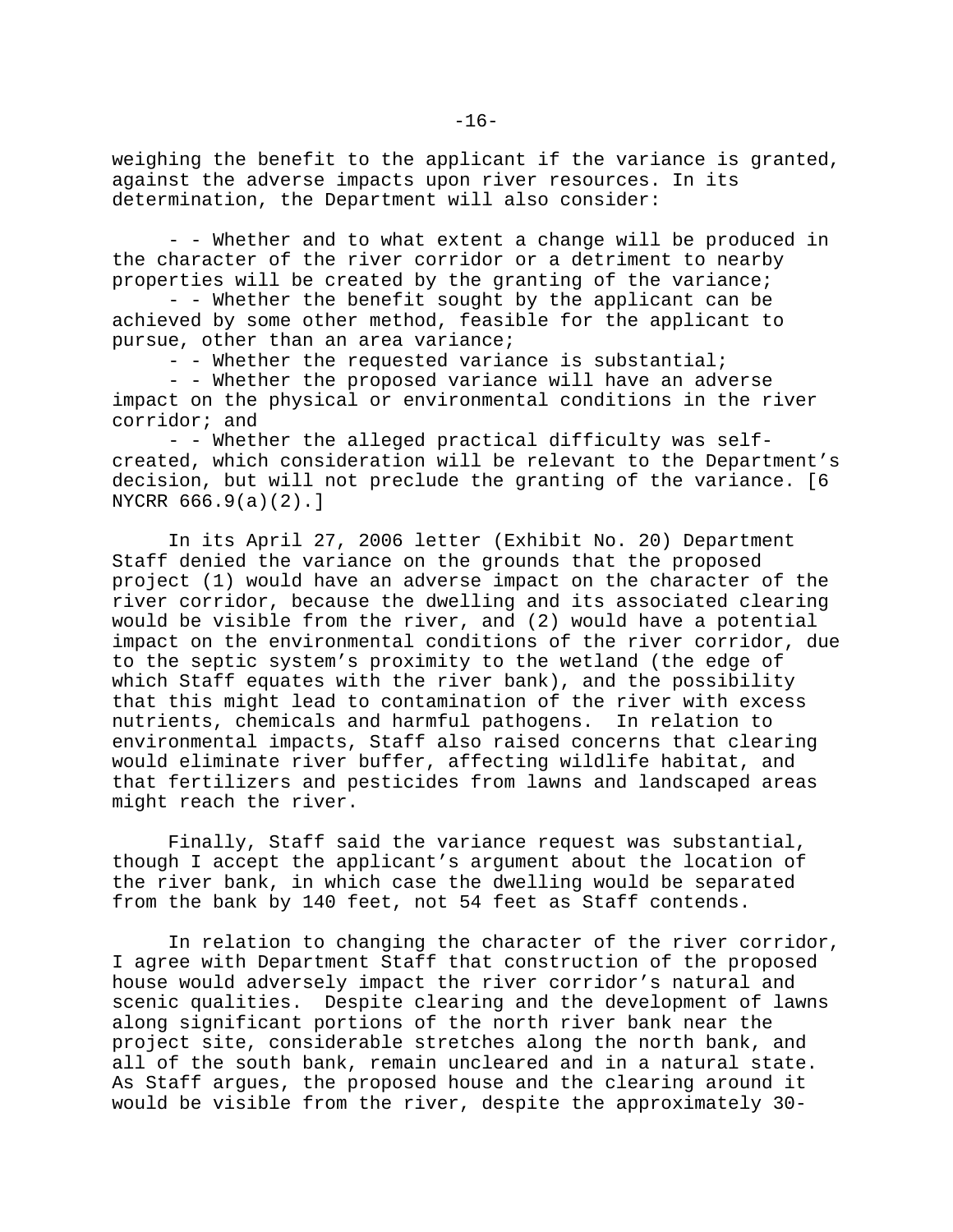foot non-disturbance buffer that Mr. Joachim intends to leave north of the wetland. The wetland itself would provide some screening of the development, but as it is covered with deciduous trees, much of that screening would be lost during leaf-off conditions from November to April. As Mr. Bowman pointed out, recreational use of the river goes down during the winter months. However, there was no evidence that boating, hunting and other activities cease during that period.

Mr. Bowman said that Mr. Joachim intended to work out a plan with the Department by which the non-disturbance buffer would be planted with large white pines or red maples, and that Mr. Joachim would be more than willing to use evergreens as necessary to ensure there would be no impact to the view from the river. However, on the day of the adjudicatory hearing, no plan had been established, nor was a plan part of the application itself. Though trees can be used as a screening device, it was unclear how these trees, particularly the evergreens, would blend in with the background vegetation, and whether their benefit would outweigh possible impacts from ground disturbance related to their planting, and the displacement of existing, naturallyoccurring vegetation. It was also unclear how extensive a planting plan would be required, and where the view of the house from the river would be most pronounced.

Mr. Bowman argued, as part of the variance request, that other sites within the regulated Peconic's scenic and recreational river corridors had been permitted for single family dwellings, and provided a list of nine properties where he said this had happened. Prior to the hearing, Mr. Marsh reviewed the files for each of the nine permit applications. He brought the files to the hearing and explained for each case what the project involved and why the permit was granted. As he pointed out, all new dwellings approved by the Department were at least 150 feet from the river bank, and the only permits for houses within 150 feet of the river bank involved additions to existing dwellings, such as a sunroom addition to the river side of a dwelling, 90 feet from the river bank, or an addition to another house, 78 feet from the river bank. Allowing Mr. Joachim to build a house within 150 feet of the river bank would apparently set a precedent for similar variance requests that could be made in the future, with the potential for cumulative impacts along the Peconic River, where, as Staff notes, there are many undeveloped lots held in private ownership, despite the mostly developed character of River Road in the vicinity of the project site.

As explained in the variance application, the septic tank, which has no discharge associated with it, would be set back 144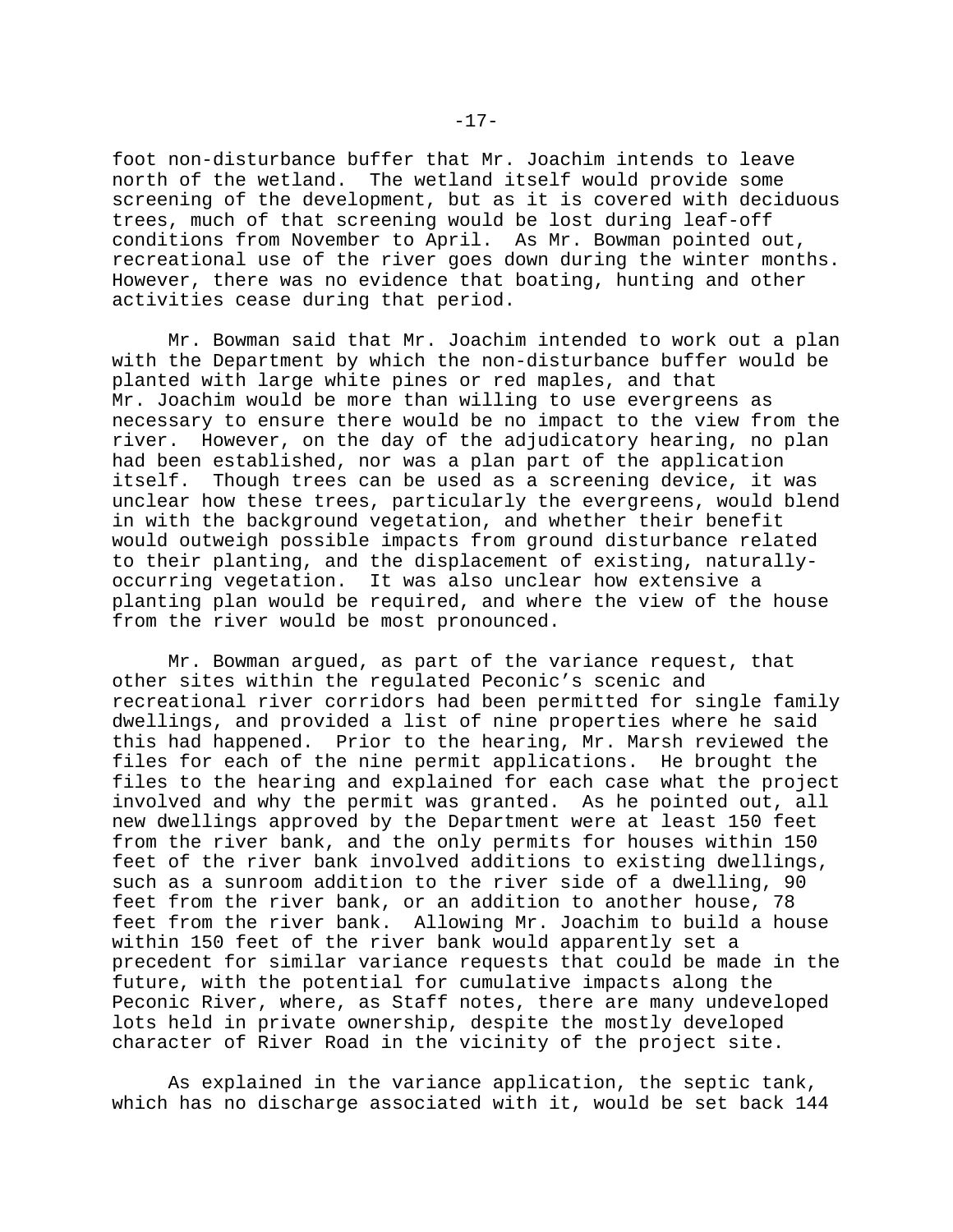feet from the river, and the leaching and expansion pools would be set back 152 feet from the river, which is as far from the river as possible. Because of the potential for viruses to reach the river, discussed above in relation to the freshwater wetlands permitting standards, the septic system could have an adverse effect on environmental conditions in the river corridor. However, this is only a potential impact, not a certainty. As Mr. Bowman explained, the septic tank is intended to be watertight, with no associated discharge. For the septic system to back up, he said, the septic tank and the leaching pools would have to fill up. He added that the possibility of failure would exist, but failure would be highly unlikely given the techniques used in the system's construction.

Overall, I conclude that the variance should be denied in light of the impact the house would have on the character of the river corridor, as well as the risk the septic system presents for contaminants, particularly viruses, to enter river waters. On the other hand, I agree with the Applicant that the requested variance is not substantial, and that compliance with the 150 foot separation requirement cannot be achieved at this site, given the fact that moving the house another 10 feet from the river bank would put it so close to the road that town approval would be denied, and even now a front yard variance is required.

Compliance with the Department's setback requirement presents a practical difficulty for the Applicant, but, as Staff argues, this difficulty was created by the Applicant himself when he purchased the site for a house. As Staff counsel argues in his closing brief, dated January 31, 2007, the applicable statutes and regulations that control the development of parcels in proximity to wetlands and wild, scenic and recreational rivers were in place prior to Mr. Joachim's purchase of his property in 2003. Since he purchased his land 10 years after the effective date of the Peconic's designation under the rivers system act, Mr. Joachim at the least had constructive notice, if not actual notice, of the requirement that houses be set back 150 feet from the river bank.

According to Staff's closing brief, 6 NYCRR  $666.9(a)(2)(v)$ prohibits granting the variance when the practical difficulty with regulatory compliance is self-created. Actually, the regulation states that if the practical difficulty is selfcreated, this will not necessarily preclude granting the variance. Nevertheless, the regulation also states that it is a factor relevant to the Department's decision, and it supports denial of the variance in this instance.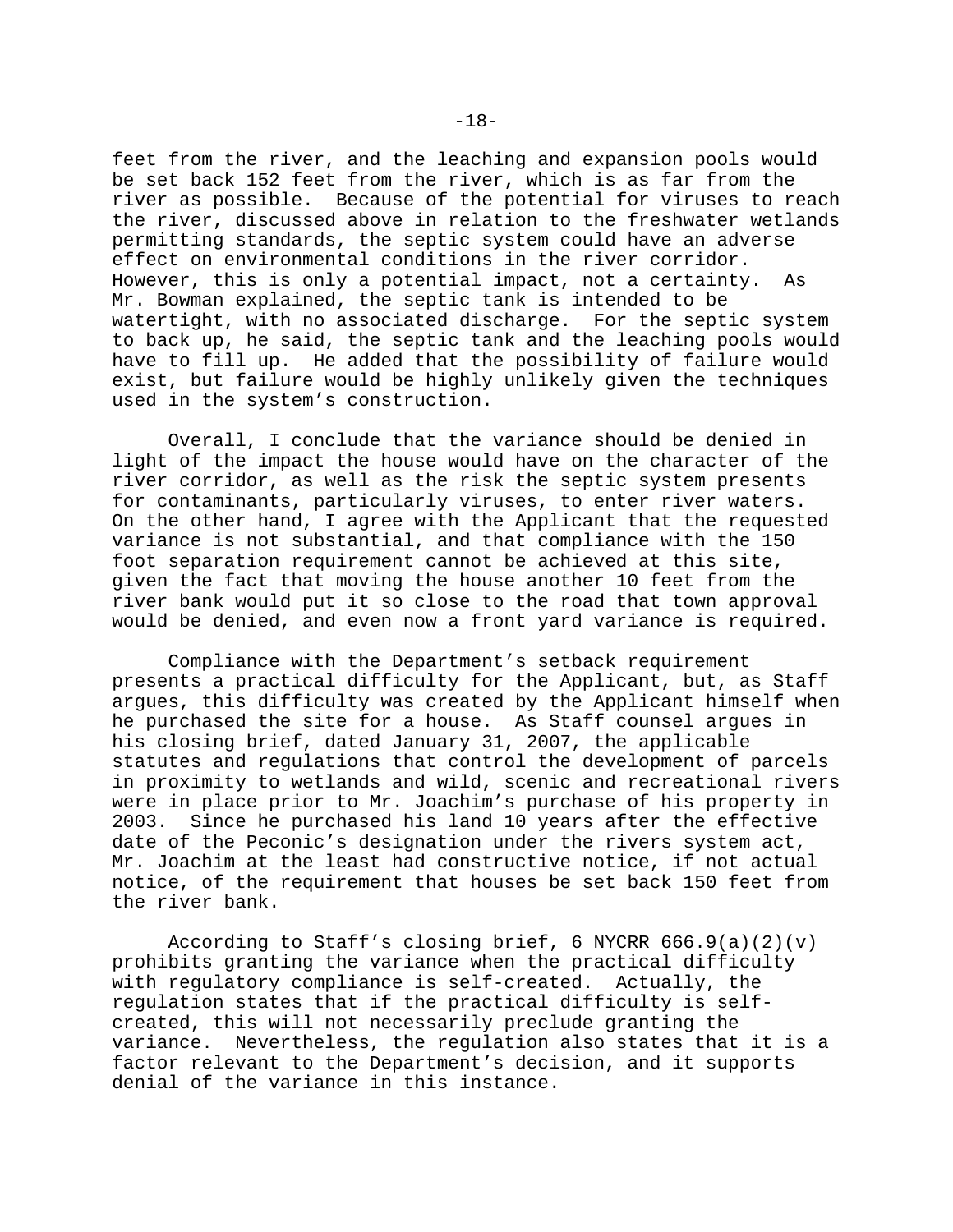Mr. Bowman argued that the difficulty was not self-created because the size, shape and configuration of the lot have existed in their present conditions since prior to the enactment of the Peconic River boundaries and regulations. Even so, the difficulty for Mr. Joachim was created when he purchased the lot for the purpose of building a house, as he bought the lot subject to the development restrictions that were applicable at that time.

For variances such as this, the regulations provide an applicant the option to prove, by competent financial evidence, that the strict application of the subject provision will result in significant economic injury. Such evidence will be limited to the effect of such provision on the property in question; whether the value would be enhanced were a variance granted will not be relevant. If the applicant demonstrates significant economic injury, the burden is on the Department to establish that the strict application of the provision is reasonably related to the purpose and policy of the rivers system act and regulations.  $[6$  NYCRR  $666.9(a)(2)$ .]

Here, Mr. Bowman testified that if the variance is denied and the project is not permitted, Mr. Joachim would suffer economic hardship through the loss of the money he paid for the land (\$17,500, according to a sale detail report received as Exhibit No. 21), as well as the money he has invested in seeking permit approvals. Furthermore, Mr. Bowman explained, Mr. Joachim would suffer the loss of \$988 paid each year in taxes on property for which there would be no investment return.

Department Staff made it clear it would not approve a house on the lot, only a pathway to a small dock, though Mr. Joachim is not seeking a dock, and is willing to covenant that he would never apply for one. Mr. Bowman said that while it had been suggested to Mr. Joachim that he sell his property to a conservation organization, state and local agencies that had been contacted had no interest in acquiring the property, because it is so small and because it is bordered on both sides by lots developed with houses.

Mr. Bowman argued that Mr. Joachim's purchase price for the property did not represent a "steal" but rather a fair market price, recognizing both the risk factor that permits would not be issued as well as the other costs that would be incurred for building a house in this moderate income neighborhood. Mr. Bowman provided a construction cost estimate (Exhibit No. 15) in which he calculated the cost by square foot for the proposed dwelling, and compared it to the sales price by square foot for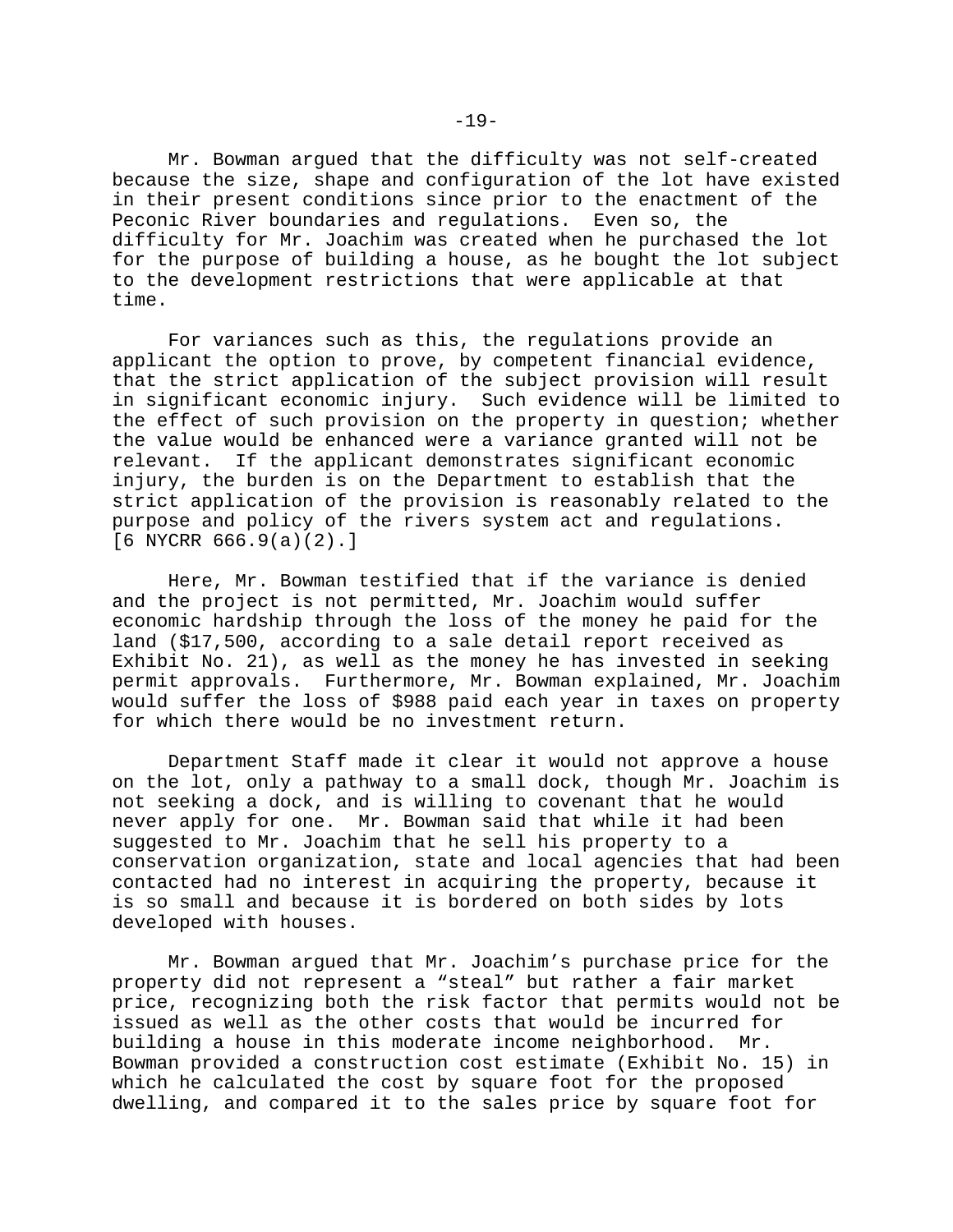dwellings at two nearby properties (at 2441 and 2499 River Road). Staff argued that these other dwellings are not really comparable as they are more than 50 years old, though Mr. Bowman responded that they have other amenities such as clearing to the river and water views that this one would not.

Whatever one may conclude from Mr. Bowman's construction cost estimate, there is no question that Mr. Joachim would suffer economic injury if the variance is denied. However, even if that injury is considered significant, Mr. Marsh also demonstrated for Staff that strict application of the 150-foot separation requirement is reasonably related to the policy of the rivers system act that the Peconic and its immediate environs be protected for the benefit and enjoyment of present and future generations. [See purposes and policies of act at 6 NYCRR 666.1.] Ensuring that the river corridor is protected against inappropriate development outweighs any economic injury the applicant may incur, especially since, as discussed above, the hardship was self-created.

The environmental concerns that arise in consideration of the variance application carry over to consideration of the rivers system permit application more generally. Given that the entire site is within the recreational river corridor, no reasonable alternative exists for modifying or locating the house outside of the designated river area. However, the location of the dwelling within 150 feet of the river bank means that the project is not consistent with the provisions of Part 666, and the fact that the house could be seen from the river, at least during leaf-off conditions, means that the development is not consistent with the policies of the rivers system act.

The rivers system act is intended to preserve the natural and scenic qualities of recreational rivers  $[6 \text{ NYCRR } 666.4(c)],$ and construction of a private dwelling at this location would not be consistent with that objective. Furthermore, operation of the dwelling's sanitary system presents the risk of contaminating the river waters, particularly with viruses.

Department Staff is also concerned about contamination of the river from fuel spills associated with machinery operations during construction of the house, and with the use of fertilizers and pesticides from lawns and landscaped areas. However, I find there is only a minor risk of fuel spilling into the river, and Mr. Joachim pledged not to use fertilizers in the non-disturbance buffer, and to minimize pesticides in the landscaped area, so I see only minor risks there as well.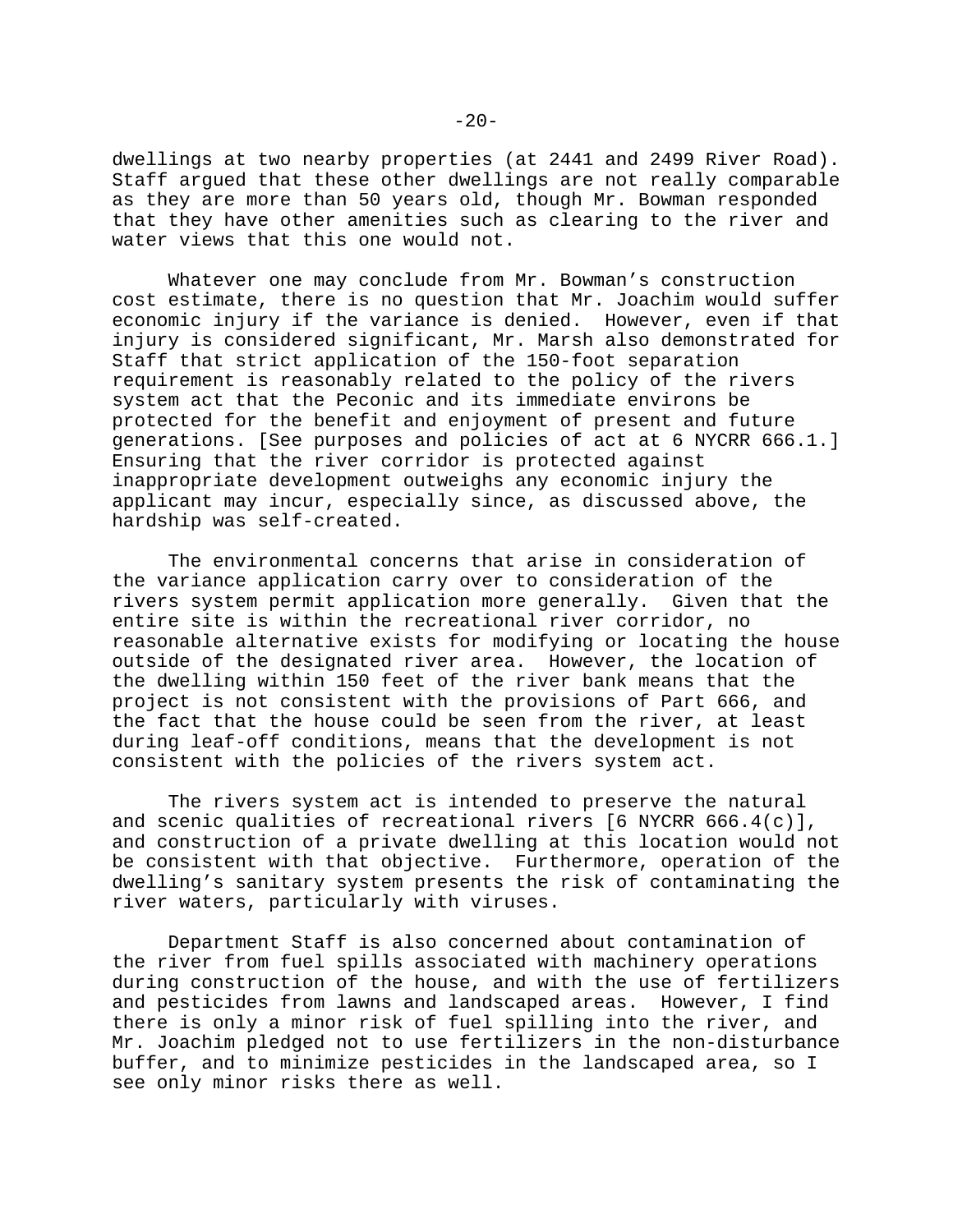The use guidelines at 6 NYCRR 666.13 include notes that provide additional standards and restrictions for particular land uses and developments. Among other things, these notes require that all new residential structures constructed within 500 feet of a recreational river bank be screened by vegetation or topographic features as viewed from the river. [See 6 NYCRR 666.13(C), note (i).] This presents a problem for the Applicant, to the extent that recreational users of the Peconic River could see his house, particularly during leaf-off conditions. Also, the notes require that each private dwelling in a recreational river area be on a lot of at least two acres, apparently to prevent overbuilding in the river corridor. [See 6 NYCRR 666.13(C), note (iii).] The application itself indicates that this lot is about one acre, half the necessary size.

As a ground for permit denial, Staff addressed the visibility of the proposed dwelling in relation to the requested variance from the use guideline prohibiting private dwellings within 150 feet of a recreational river bank. Though Staff did not also address the lot size requirement, that requirement would provide a separate basis for permit denial even if the variance from the 150-foot setback requirement were granted.

A note addressing residential structures provides that clustering of such structures will be encouraged and may be allowed by rivers system permit in order to maintain undeveloped and undisturbed open areas. [See 6 NYCRR 666.13(C), note (v).] In his testimony for the Applicant, Mr. Bowman acknowledged that the rivers system regulations prefer residential cluster areas. Based on its character, he also described the section of River Road near the project site as a cluster of seven residential structures, all of them larger than the house proposed by Mr. Joachim. He contrasted this area to other parts of the Peconic River corridor which he referred to as undisturbed and pristine.

As defined under the rivers system regulations, "clustering" includes the varying of area requirements for structures within a specific tract of land from the area requirements of a local zoning ordinance, for the purpose of preserving the natural and scenic qualities of the land [6 NYCRR 666.3(i)]. When clustering is permitted by a locality, the minimum acreage requirement must be satisfied for the parcel as a whole, rather than for each lot individually, and, for a recreational river area, not less than 30 percent of the clustered subdivision must be retained in an undisturbed condition during and after development. [6 NYCRR 666.13(C), note (vi).]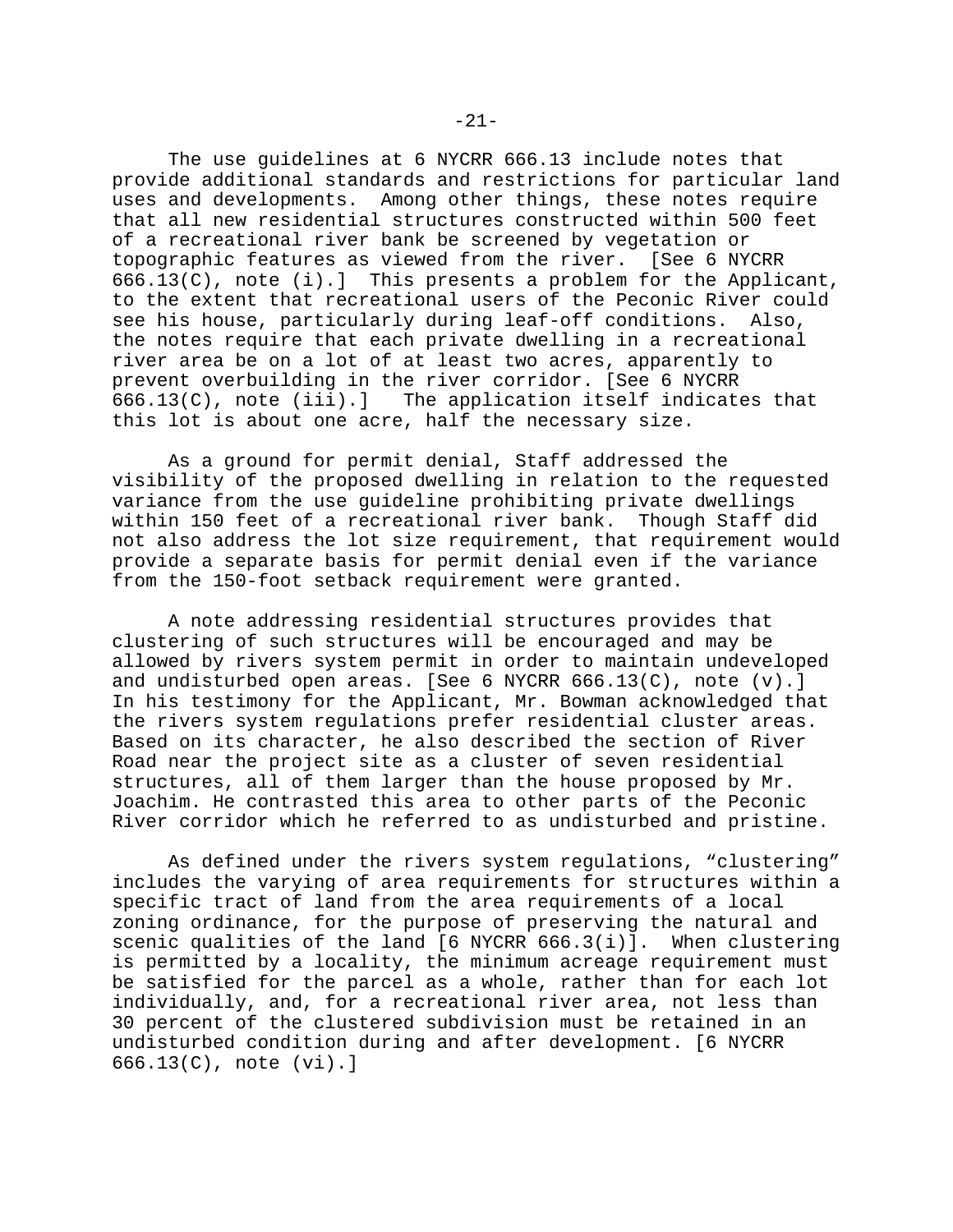As the aforementioned notes make clear, clustering involves a purposeful design for multiple lots in a subdivision, and is not pertinent to development of a single residence on one lot. The concentration of development near the project site, which occurred in the past and is not connected to this application, is not relevant to consideration of the lot size requirement.

Because the lot size requirement was not cited by Staff as a reason to deny the rivers system permit, it was not adjudicated as an issue in this hearing. Nonetheless, as part of the use guidelines under 6 NYCRR 666.13, it provides an independent basis for permit denial, in that consistency with all provisions of Part 666 must be established before a rivers system permit may be issued. [See 6 NYCRR  $666.8(f)(1)$ .] To address the lot size issue, the Applicant would need an area variance under 6 NYCRR 666.9(a)(2), consideration of which would involve the same factors that apply to the dimensional variance that was sought in relation to the dwelling's setback from the river bank. No such variance has been requested in this case.

### **CONCLUSIONS**

1. On the record developed at the hearing, the Applicant, Mr. Joachim, did not demonstrate that his project meets the standards at 6 NYCRR 663.5 for issuance of a freshwater wetlands permit, or the standards at 6 NYCRR 666.8(f) for a rivers system permit.

2. The Applicant, Mr. Joachim, also did not demonstrate that a variance from the provision of 6 NYCRR 666.13 prohibiting private dwellings within 150 feet of a recreational river bank is warranted in this case.

#### **RECOMMENDATION**

The permit application should be denied.